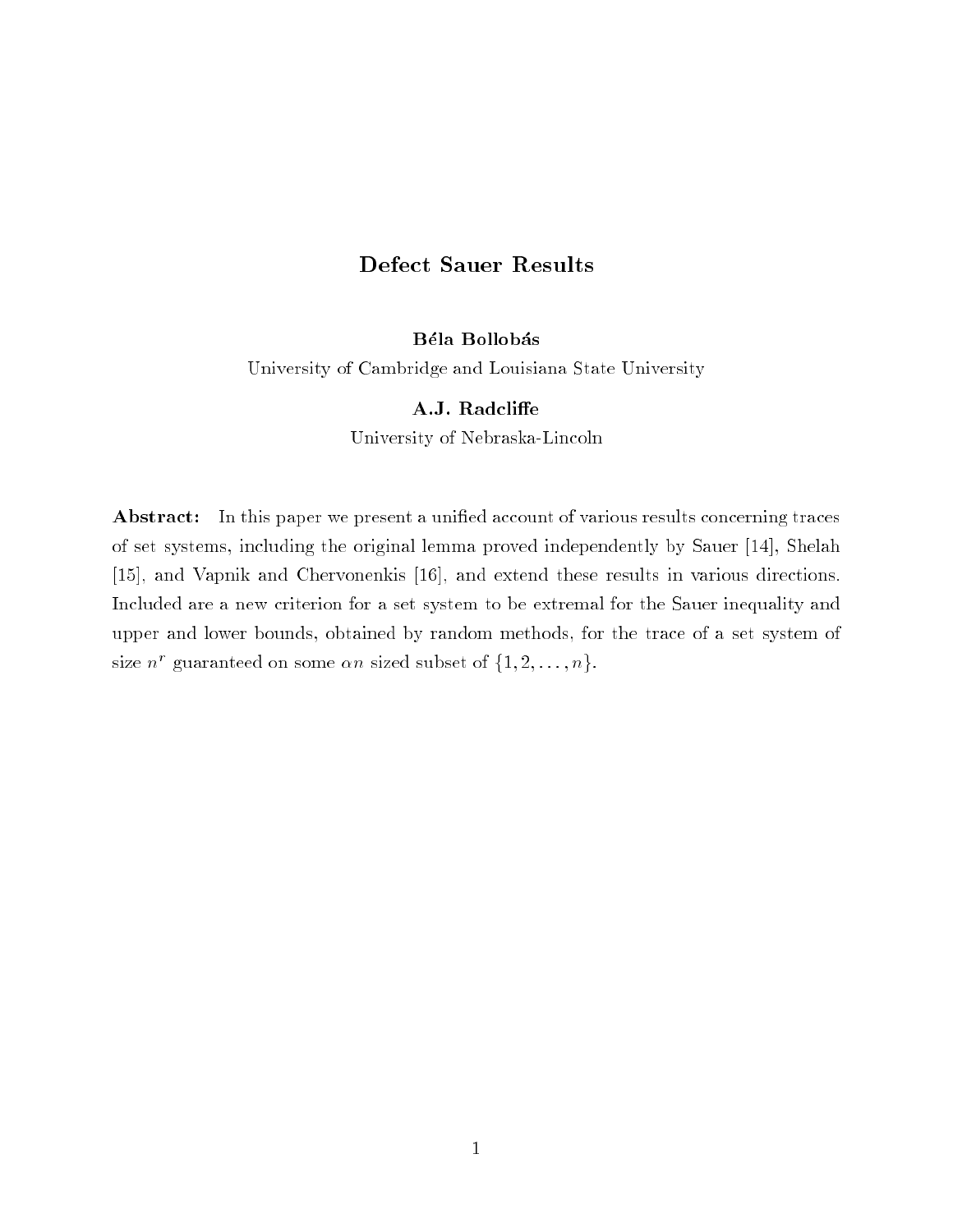### Notation

A set system is a subset of  $\mathcal{P}(n)$ , the power set of  $[n] = \{1, 2, \ldots, n\}$ . The complement of a set  $I \subset [n]$  is written  $I^c$ , all other set differences are written out explicitly, e.g.,  $\mathcal{P}(n) \setminus \mathcal{A}$ . The system consisting of all sets of size k is written  $[n]^{(k)}$ , while  $\mathcal{A}^{(k)} = \mathcal{A} \cap [n]^{(k)}$ , for any set system A. We define  $[n]^{(\leq k)}$ ,  $\mathcal{A}^{(\leq k)}$ , etc. similarly. Given  $\mathcal{A} \subset \mathcal{P}(n)$  and  $I \subset [n]$  we write  $I + \mathcal{A}$  for  $\{A \cup I : A \in \mathcal{A}\}.$ 

# Introduction

A striking extremal result concerning set systems was proved in the early 70s by Sauer [14], Shelah [15] and Vapnik and Chervonenkis [16].

In order to state the result, we say that a set  $I \subset [n]$  is traced by a set system  $\mathcal{A} \subset \mathcal{P}(n)$  if the collection of intersections  $\mathcal{A}|_{I} = \{\mathcal{A} \cap I : A \in \mathcal{A}\}\$ is the whole of  $\mathcal{P}(I)$ . Sauer's lemma (as it has become known) states that any set system  $A$  traces at least  $|A|$ sets in  $\mathcal{P}(n)$ . (This formulation is due to Pajor [12].) In particular, if  $|\mathcal{A}| > \sum_{i=0}^{k} {n \choose i}$ . . then  $A$  must trace some set of size  $k$ .

This theorem leads naturally in several directions. Both Frankl [9] and Dudley [7] have characterised maximal systems which cover no 2-set, and several authors have considered `defect Sauer' results. Such results address the problem of determining how large a set system  $A \subset \mathcal{P}(n)$  must be before one is guaranteed a trace of at least M on some k-set. We write  $\text{tr}(\mathcal{A},k)$  for the maximum size of  $\mathcal{A}|_I$  over all  $I \in [n]^{(k)}$  and we shall use the arrow notation  $(N, n) \to (M, k)$  to mean that whenever  $\mathcal{A} \subset \mathcal{P}(n)$  has  $|\mathcal{A}| \geq N$ , then tr  $(A, k) \geq M$ . Thus the Sauer lemma states that if  $N > \sum_{i=0}^{k} {n \choose i}$ ) then  $(N, n) \rightarrow (2^k, k)$ .

In this paper we proceed along both lines. The first section is concerned with extremal systems. There are two natural meanings of extremality; either that  $\mathcal A$  is maximal tracing no k-set or that A traces exactly |A| sets. It is the latter we shall be most concerned with. Extending the work of Bollobás, Leader and Radcliffe  $|4|$  we present a new criterion for a system to be extremal and analyse the relationship between Sauer's lemma and the Reverse Kleitman Inequality of [4].

In the later sections we consider various cases of the defect Sauer problem. First we prove an extension of some of the results of Frankl's [9] and in the final section we turn to the case where N is a polynomial function of n and k is proportional to n. In the positive direction we show that if r is fixed,  $\alpha \in (0,1)$  and  $n \to \infty$  then

$$
(n^r, n) \rightarrow ((1 - o(1))n^{\lambda r}, \alpha n)
$$

: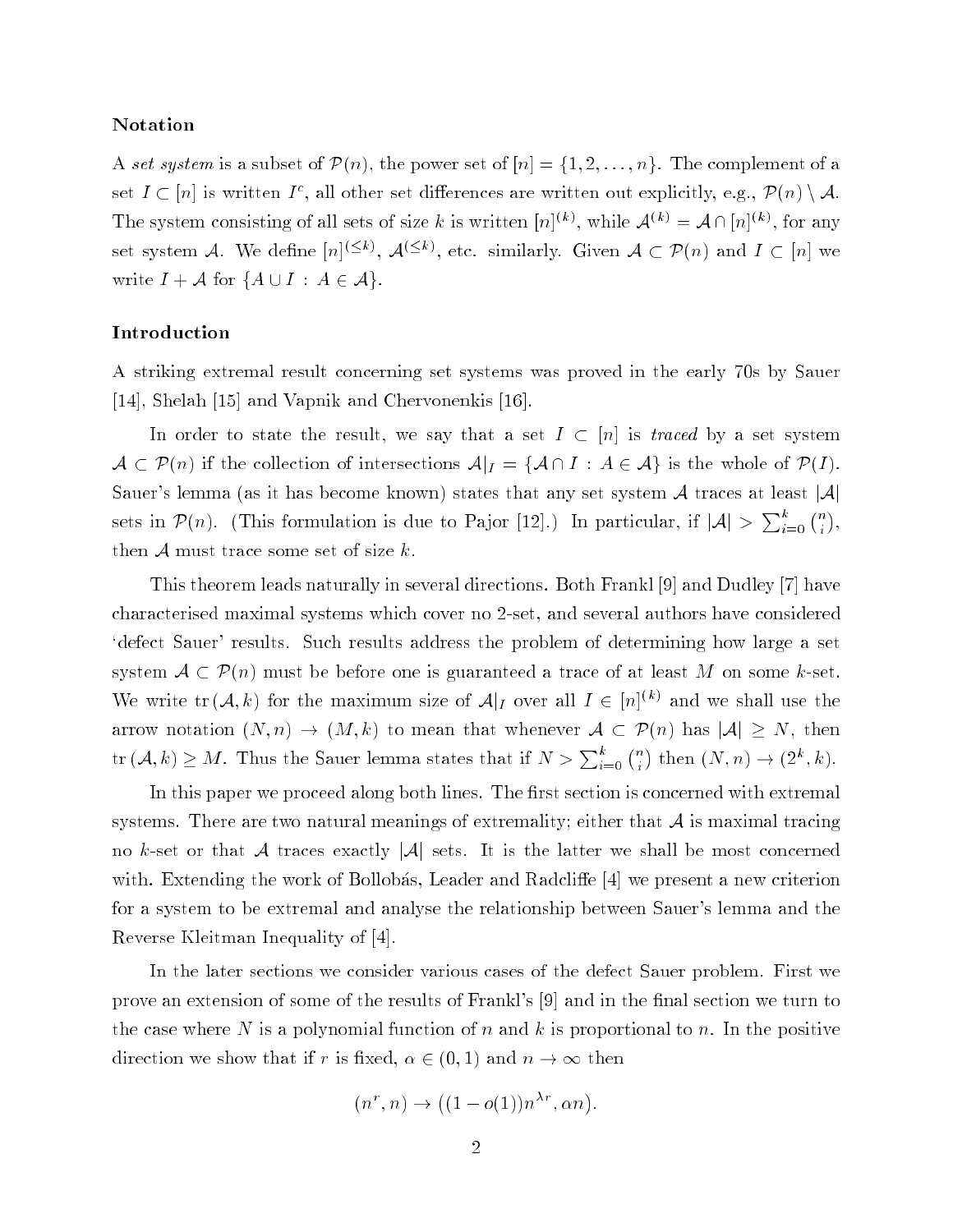Here  $\lambda$  is a function of  $\alpha$  only. We also construct examples, using random techniques, to show that

$$
\left(\sum_{i=0}^r \binom{n}{i}, n\right) \not\to \left(\sum_{i=0}^r \binom{n/2}{i} - (1 - o(1))2^{-r} \binom{n}{r}, n/2\right)
$$

#### $\S1$  Extremal cases for Sauer's inequality.

The statement of the Sauer-Shelah lemma given in the introduction – that a set system  $A \subset \mathcal{P}(n)$  must trace at least |A| sets – was first made explicit by Pajor ([12]). The same result, in disguised form, was proved by Leader and the current authors in [4]. We say that a set  $I \subset [n]$  is *strongly traced* by  $A \subset \mathcal{P}(n)$  when a full copy of  $\mathcal{P}(I)$  can be found somewhere in A, i.e., when there is some  $B \subset I^c$  such that  $B + \mathcal{P}(I) \subset A$ . The reverse Kleitman inequality from [4] states that a set system  $\mathcal A$  strongly traces at most  $|\mathcal A|$  sets. (It seems clear now that a better name for this result would be the reverse Sauer inequality, and that is how we shall refer to it from now on.) These two results are rather easily seen to be equivalent. Indeed, the sets that  $A$  fails to trace are exactly the complements of those which  $\mathcal{P}(n) \setminus \mathcal{A}$  strongly traces. So writing

$$
T(\mathcal{A}) = \{I \subset [n] : \mathcal{A}|_I = \mathcal{P}(I)\}
$$
  

$$
S(\mathcal{A}) = \{I \subset [n] : \exists J \subset I^c \text{ such that } J + \mathcal{P}(I) \subset \mathcal{A}\},
$$

one has

$$
\mathcal{P}(n) \setminus T(\mathcal{A}) = \{I^c : I \in S(\mathcal{P}(n) \setminus \mathcal{A})\}.
$$

Therefore  $|T(A)| + |S(\mathcal{P}(n) \setminus A)| = 2^n$  and  $|T(A)| > |A|$  iff  $|S(\mathcal{P}(n) \setminus A)| \leq |\mathcal{P}(n) \setminus A|$ . This equivalence allows one to take advantage of the various criterion given in [4] for a set system A to be extremal for reverse Sauer, i.e., for  $|S(A)| = |A|$  to hold.

Alon's [1] proof of the Sauer lemma, Pajor's proof of the stronger inequality and one of the proofs of the reverse Sauer inequality from [4] proceed by the technique of down compression, which we outline here. The idea is to take a set system  $A$  about which one knows nothing and shift it around until it is in some canonical position, all the time retaining control over the size of the system and other relevant features. The *down compressions*  $C_i, i \in [n]$ , are defined by

$$
C_i(\mathcal{A}) = \{A - \{i\} : A \in \mathcal{A}\} \cup \{A : i \in A \in \mathcal{A}, A - \{i\} \in \mathcal{A}\}.
$$

In other words, from every pair A,  $A\Delta\{i\}$  the system  $C_i(\mathcal{A})$  takes the same number as does A, choosing the set without *i* for preference. Given a sequence  $\sigma = (\sigma_j)_1^m$  of elements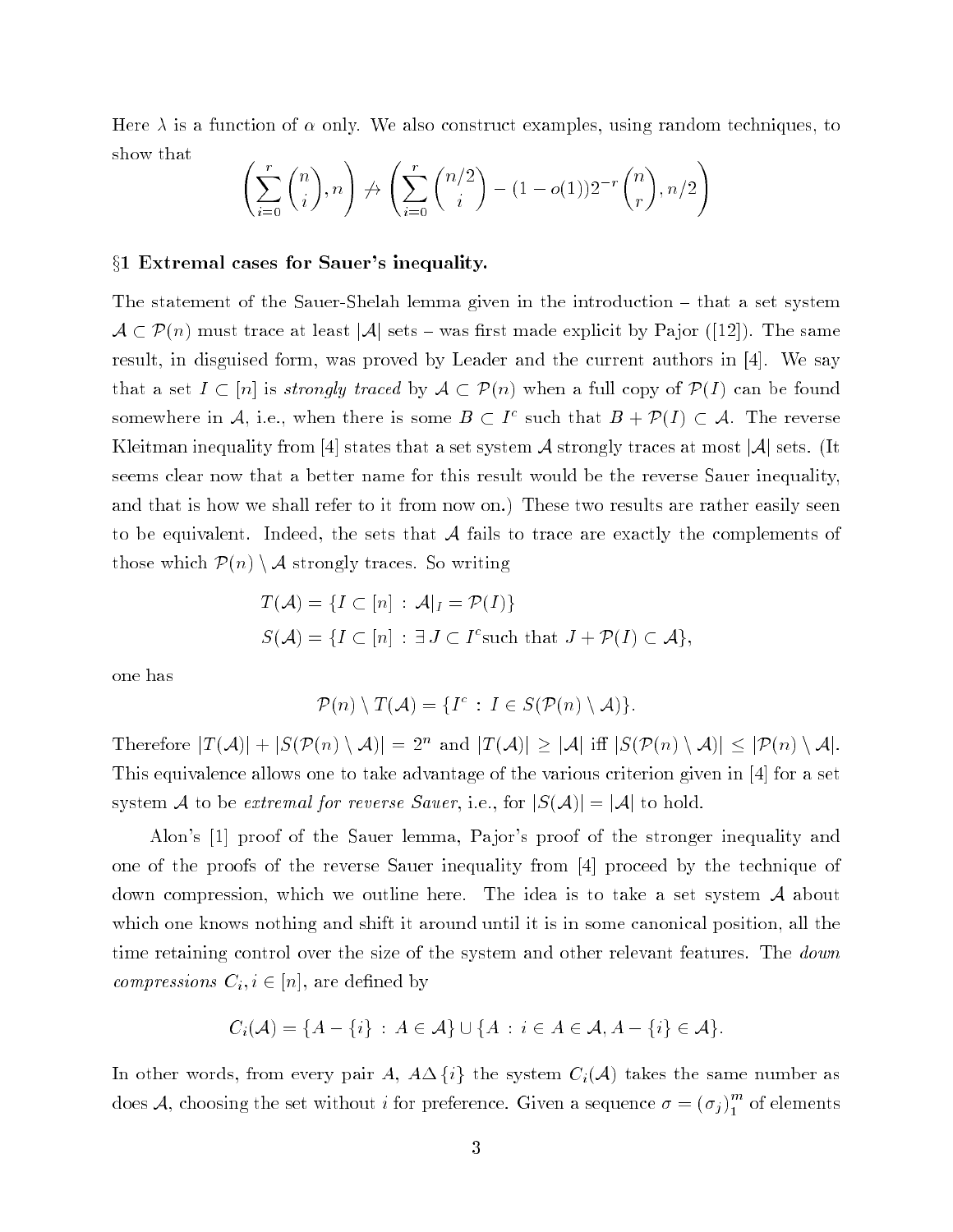of [n] we write  $C_{\sigma}(\mathcal{A})$  for the system obtained by applying compressions to  $\mathcal{A}$  in the order specified by  $\sigma$ . So  $C_{\sigma}(\mathcal{A}) = C_{\sigma(m)}(C_{\sigma(m-1)}(... C_{\sigma(1)}(\mathcal{A})...)$ . If  $\sigma$  is a permutation of [n] then the end result of applying all these compressions is a *down-set*; a system  $D$  such that  $J \subset I \in \mathcal{D}$  implies  $J \in \mathcal{D}$ . The crucial lemma regarding down compressions follows.

**Lemma 1** ([1], [9], [4]). If  $A \subset \mathcal{P}(n)$  and  $i \in [n]$  then

$$
|C_i(\mathcal{A})| = |\mathcal{A}| \qquad T(C_i(\mathcal{A})) \subset T(\mathcal{A}) \qquad S(C_i(\mathcal{A})) \supset S(\mathcal{A}).
$$

With this in hand the proof of, e.g., the reverse Sauer inequality is immediate. Given  $A \subset \mathcal{P}(n)$ , pick any permutation  $\pi \in \Sigma_n$  and let  $\mathcal{D} = C_{\pi}(\mathcal{A})$ . This system is a down set satisfying  $|\mathcal{D}| = |\mathcal{A}|$  and  $S(\mathcal{D}) \supseteq S(\mathcal{A})$ . For down sets however it is clear that  $S(\mathcal{D}) = \mathcal{D}$ so  $|S(A)| \leq |S(D)| = |D| = |A|$ .

One should notice that the symmetry of  $\mathcal{P}(n)$  which, for fixed  $I \subset [n]$ , sends A to  $A\Delta I$  preserves both  $S(\mathcal{A})$  and  $T(\mathcal{A})$ . We shall use this frequently, usually just appealing to `symmetry'.

The next result shows that the two conditions of extremality for Sauer's inequality and the reverse Sauer inequality are equivalent (which is not a trivial consequence of the observation above that the two inequalities are equivalent).

**Theorem 2.** Given a set system  $A \subset \mathcal{P}(n)$  the following are equivalent:

- (1) <sup>A</sup> is extremal for Sauer
- (2)  $P(n) \setminus A$  is extremal for reverse Sauer
- (3) A has a unique down compression. In other words for all permutations  $\pi, \sigma \in \Sigma_n$ ,  $C_{\pi}(\mathcal{A}) = C_{\sigma}(\mathcal{A})$
- (4) <sup>A</sup> is extremal for reverse Sauer.

**Proof.** (1) and (2) are clearly equivalent, simply from the proof that the two inequalities are equivalent. Concerning (3) notice that if  $|T(A)| = |A|$  then since  $T(A) \subset T(C_{\pi}(A)) =$  $C_{\pi}(\mathcal{A})$  for any permutation  $\pi \in \Sigma_n$ , one gets  $C_{\pi}(\mathcal{A}) = T(\mathcal{A}) = C_{\sigma}(\mathcal{A})$  for any pair of permuations  $\pi$  and  $\sigma$ . Thus (1) implies (3). On the other hand if  $I = \{i_1, i_2, \ldots, i_k\}$  and  $I^c = \{j_1, j_2, \ldots, j_{n-k}\}\$  then I belongs to  $C_{j_1 j_2 \ldots j_{n-k} i_1 i_2 \ldots i_k}(\mathcal{A})$  iff  $I \in T(\mathcal{A})$ . Similarly I belongs to  $C_{i_1i_2...i_kj_1j_2...j_{n-k}}(\mathcal{A})$  exactly if I is a member of  $S(\mathcal{A})$ . So condition (3) tells us that  $T(A) = S(A)$ , and therefore that A is extremal for both Sauer and reverse Sauer. In other words (3) implies (1), (2) and (4), and the circle is complete.  $\blacksquare$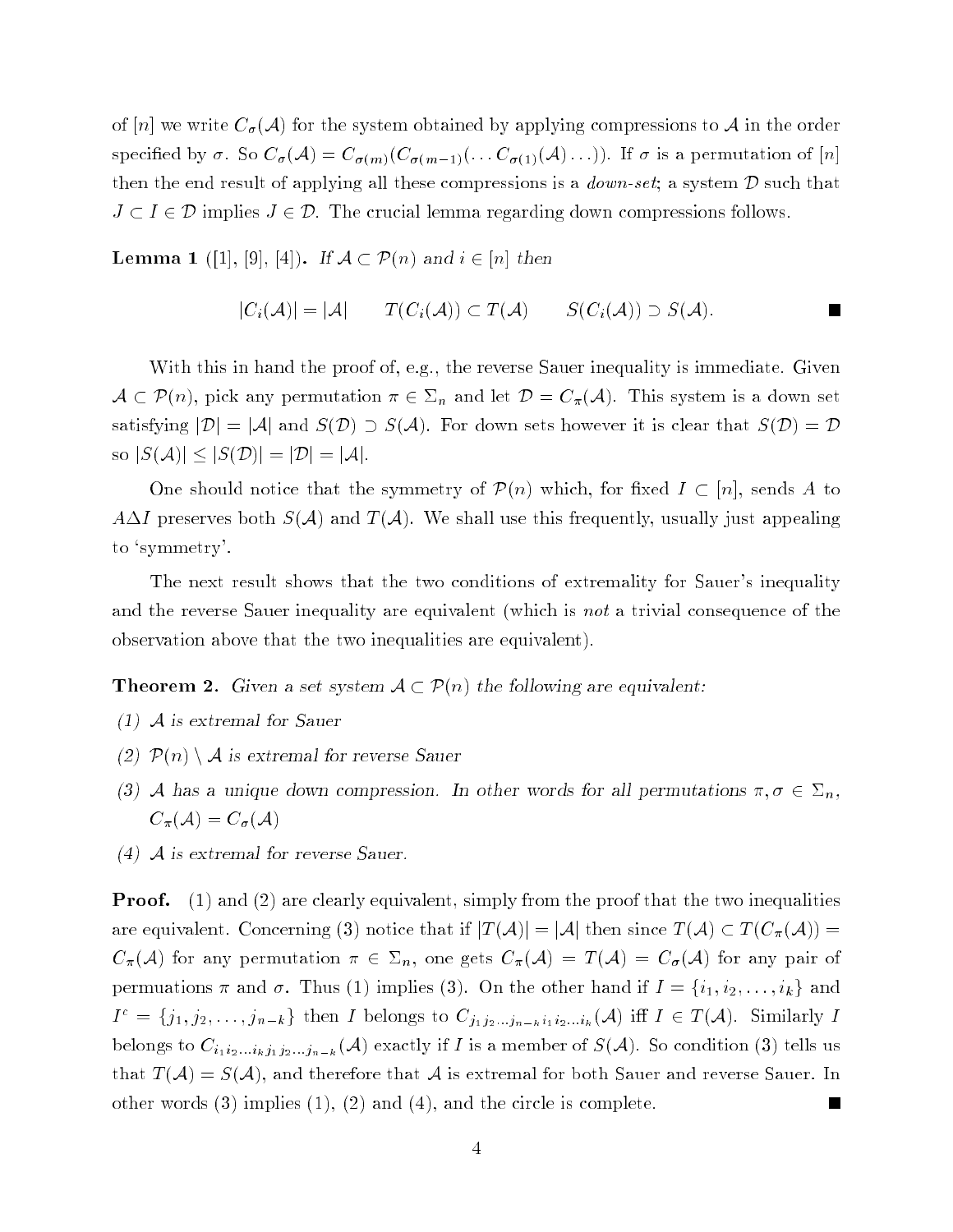The next result explicates to some extent the condition of being extremal (for Sauer and reverse Sauer) by describing it in a manner which is invariant under complementation. However a structural description of extremal systems is still sorely lacking.

Following [4] we call a set of the form  $\mathcal{C} = \{A \in \mathcal{A} : A \cap I = J\}$  a *chunk* of A. It is simply the intersection of A with some k-dimensional face of the cube  $\mathcal{P}(n)$ , where  $k = n - |I|$ . This chunk is self-complementary if  $\{C\Delta I^{c} : C \in \mathcal{C}\} = \mathcal{C}$ . In other words, having fixed the behaviour inside I we check and see whether on  $I<sup>c</sup>$  our chunk looks like a self-complementary set system. A chunk is trivial if it is either empty or of maximal size, i.e.  $\mathcal{C}=J+\mathcal{P}(I^c)$ .

Given two elements  $A_1$  and  $A_2$  of  $\mathcal{P}(n)$  we say that they span the interval  $|A_1 \cap$  $A_2, A_1 \cup A_2$  =  $\{B : A_1 \cap A_2 \subset B \subset A_1 \cap A_2\} \subset \mathcal{P}(n)$ . If both  $A_1$  and  $A_2$  belong to a system A then we call  $A \cap [A_1 \cap A_2, A_1 \cup A_2]$  the *chunk of* A they span. Note that this is a chunk of  $\mathcal{A}$ ; it's  $\{A \in \mathcal{A} : A \cap (A_1 \Delta A_2)^c = A_1 \cap A_2\}.$ 

If  $A \subset \mathcal{P}(n)$  and  $B \subset |n|$  write, again as in [4],  $\mathcal{A}(B)$  for  $\{I \in \mathcal{A}\cap \mathcal{P}(B^c) \,:\, I+\mathcal{P}(B) \subset$  $\mathcal{A}$ . We say that A is connected if it spans a connected subgraph of the graph on  $\mathcal{P}(n)$ with edges  $(A, A \Delta \{i\})$  for  $A \in \mathcal{P}(n)$  and  $i \in [n]$ . We collect together in the following theorem the results from [4] of which we make use.

**Theorem 3** ([4]). Suppose  $A \subset \mathcal{P}(n)$ .

- (1) If  $A \subset P(n)$  is extremal then so are all chunks of A.
- (ii) A is extremal if  $A(B)$  is connected for every  $B \subset [n]$ .
- (iii) A is extremal iff every chunk of every  $A(B)$  is connected. In particular, if A is extremal and  $B \subset [n]$  then any two elements of  $A(B)$  can be connected in the chunk of  $A(B)$  $\blacksquare$ they span.

We shall at least for the duration of the next proof, call any system of the form  $I + \mathcal{P}(B)$ , where I and B are disjoint subsets of [n], a B-cube with base I, and say that two B-cubes  $I_1 + \mathcal{P}(B)$  and  $I_2 + \mathcal{P}(B)$  are *antipodal* if their bases are complements in  $B^c$ . (I.e.  $I_1 = B^c \setminus I_2$ .)

**Theorem 4.**  $\mathcal{A} \subset \mathcal{P}(n)$  is extremal iff it contains no non-trivial self-complementary chunks.

**Proof.** To prove that no extremal set system contains any non-trivial self-complementary chunks it clearly suffices to prove that no extremal set system is non-trivial and selfcomplementary, since all chunks of extremal systems are extremal. Therefore suppose that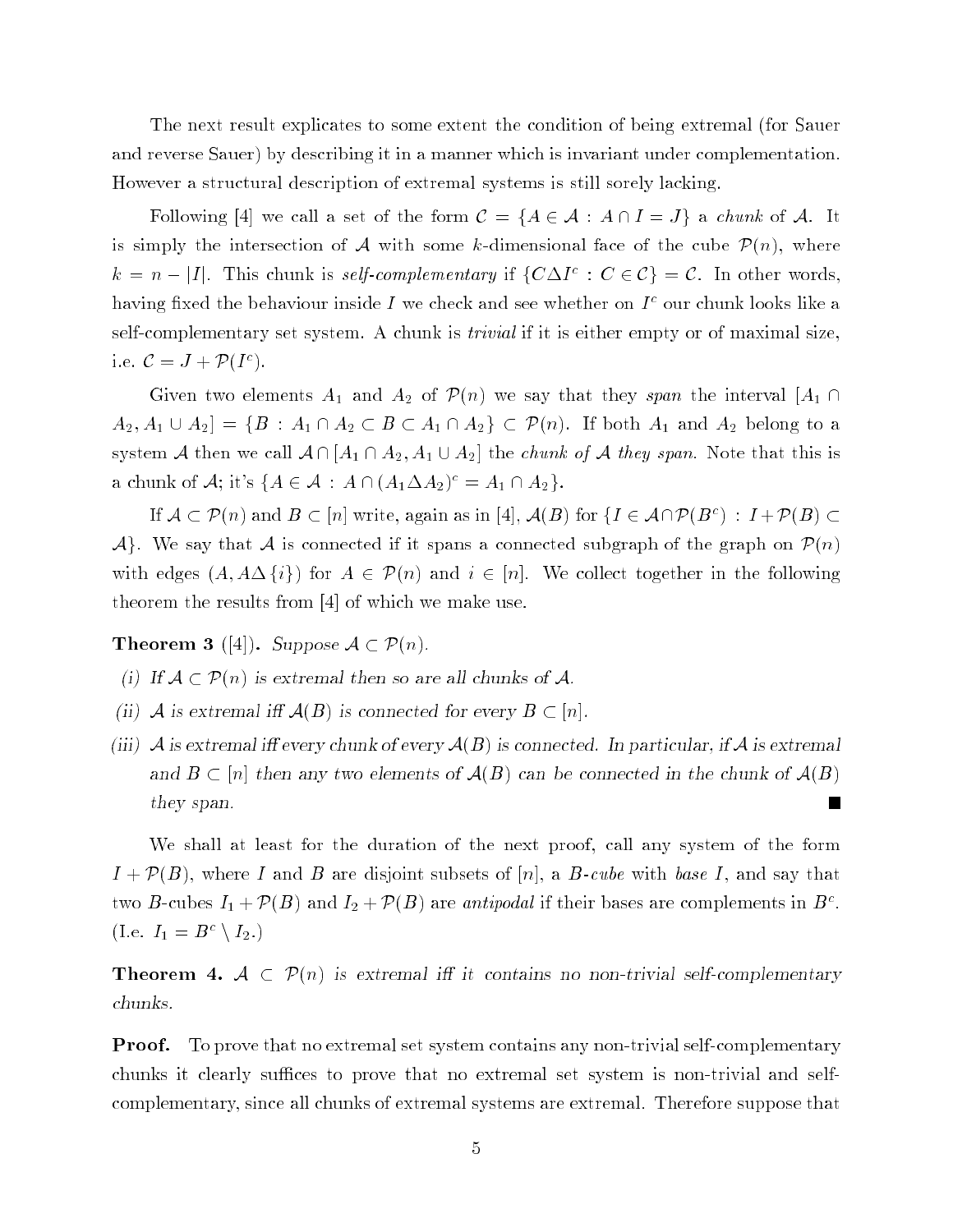A is non-empty, self-complementary and extremal. We shall show that  $A = \mathcal{P}(n)$ . Let B be maximal such that A contains some B-cube. (Such B exist since A is supposed non-empty.) We are done if  $B = |n|$  so suppose it does not. We may assume by symmetry that  $\emptyset \in \mathcal{A}(B)$ . By self-complementarity  $\{C^c : C \subset B\} = B^c + \mathcal{P}(B) \subset \mathcal{A}$ . Now  $\emptyset$  and  $B<sup>c</sup>$  are both in  $A(B)$  so they are connected by a path in  $A(B)$ . If the first vertex on that path is  $\{i\}$  then  $\mathcal{P}(B \cup \{i\}) \subset \mathcal{A}$ , contradicting the maximality of B.

It remains to prove that if  $\mathcal A$  contains no non-trivial self-complementary chunks then it is extremal. The proof is an inductive one, on n, with the base case  $n = 1$  a trivial one.

First we'll show that A is connected. Suppose not, and let  $A_1$  and  $A_2$  belong to different components of  $A$  and be as close as poassible subject to that restriction. (To be precise we choose  $A_1$  and  $A_2$  with  $|A_1 \Delta A_2|$  minimal. Then the chunk  $\mathcal{B} = \mathcal{A} \cap [A_1 \cap$  $A_2, A_1 \cup A_2$  contains only  $A_1, A_2$ , else we could find a strictly closer pair of points from different components of A (any other point of B together with one of  $A_1, A_2$ ). But  $A_1$  and  $A_2$  are antipodal in B, contradicting the fact that A has no non-trivial self-complementary chunks.

Again let  $\mathcal{A} \subset \mathcal{P}(n)$  be a system containing no non-trivial self-complementary chunks. We'll prove that  $\mathcal{A}(B)$  is connected for every  $B \subset [n]$ , and deduce from Theorem 2 that  $\mathcal{A}$ is extremal. Since the condition on  $\mathcal A$  is inherited by chunks we know that every chunk of A (not equal to A) is extremal, by the inductive hypothesis. This is enough to show that if  $A_1 + \mathcal{P}(B)$  and  $A_2 + \mathcal{P}(B)$  are non-antipodal B-cubes inside A then  $A_1$  and  $A_2$  belong to the same component in  $A(B)$ , i.e., can be connected by a path in  $A(B)$ . We need to remove the restriction on  $A_1$ ,  $A_2$ . Suppose then that  $B_1$ ,  $A_1$ ,  $A_2$  are such that  $A_1$  and  $A_2$  belong to different components of  $\mathcal{A}(B)$  and  $d(A_1, A_2)$  is minimal over all such pairs. (By the remarks in the previous paragraph we may assume that  $B \neq \emptyset$ .) Without loss of generality we can take B to be [k] where  $k = |B|$ . By restricting attention to the chunk of  $\mathcal{P}([k+1,n])$  spanned by  $A_1$  and  $A_2$  we may suppose that they span it all. By applying the symmetry  $A \mapsto A \Delta A_1$  to A we can in addition assume that  $A_1 = \emptyset$  and therefore  $A_2 = [k+1, n].$ 

**Claim.** For all k-sets  $K \subset [n]$  the system A contains exactly two K-cubes, which are antipodal. In other words  $\mathcal{A}(K) = \{I_K, J_K\} \subset \mathcal{P}(K^c)$  and  $I_K = K^c \setminus I_K$ .

**Proof of claim.** We prove the claim by induction on  $t = |K \setminus [k]|$ . When  $t = 0$  the claim simply describes the situation we have outlined above, with  $I_{[k]} = \emptyset$  and  $J_{[k]} = [k + 1, n]$ . Consider now any k-set  $K \neq [k]$  and pick  $i \in K \setminus [k]$  and  $j \in [k] \setminus K$ . Write K' for  $(K \setminus \{i\}) \cup \{j\}.$  Since  $t' = |K' \setminus [k]| < t$  we know that  $\mathcal{A}(K') = \{I', J'\} \subset \mathcal{P}(K'^c)$  and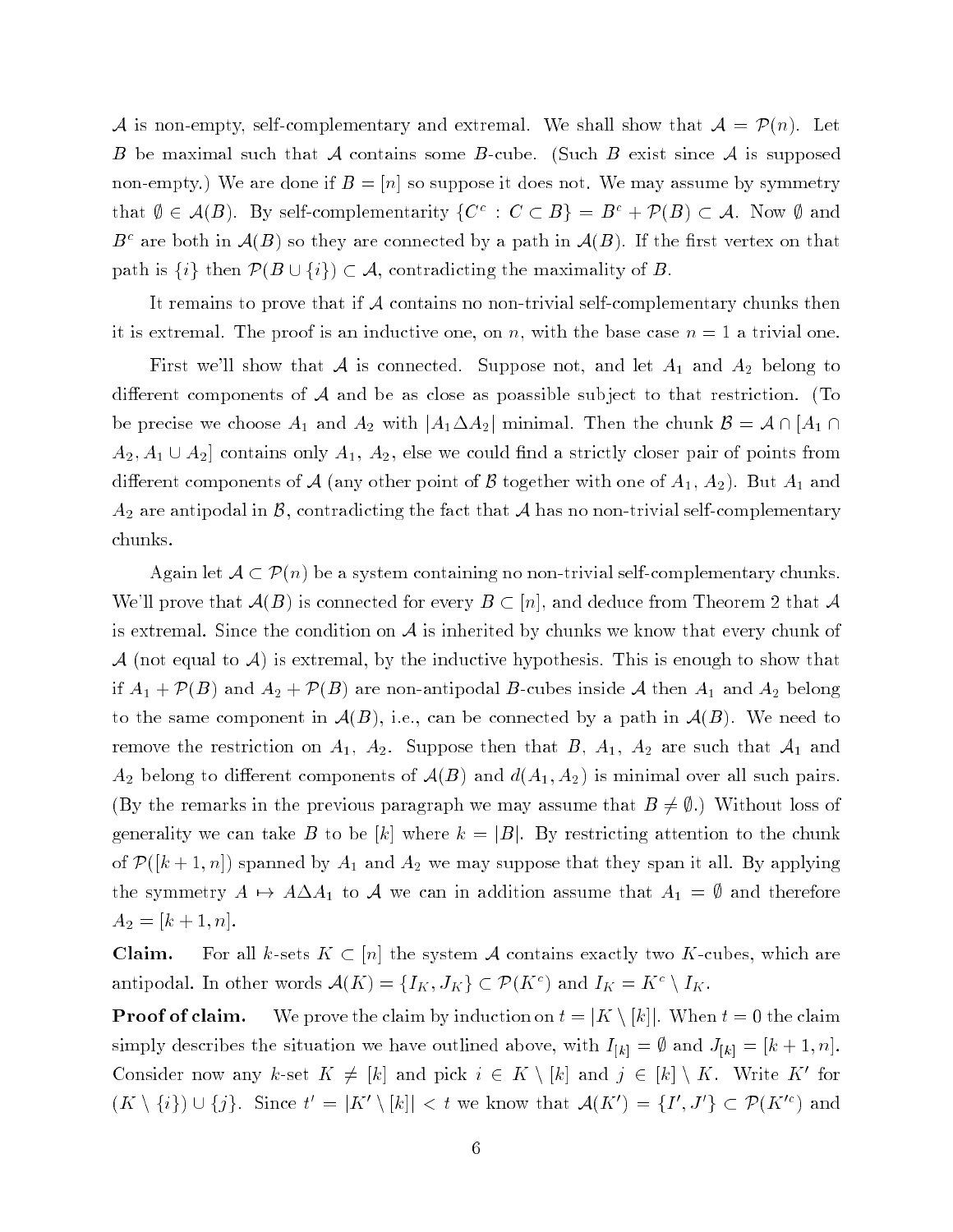that I' and J' are complements inside  $K^c$ . Now set  $L = K \setminus \{i\} = K' \setminus \{j\}$  and write  $A_+$  for  ${A \in \mathcal{A} : i \in A}$  and  $A_-$  for  ${A \in \mathcal{A} : i \notin A}$ . By the inductive hypothesis both  $\mathcal{A}_{+}(L)$  and  $\mathcal{A}_{-}(L)$  are connected so  $\emptyset$  can is connected to  $L^{c}\setminus\{i\}$  by a path entirely in  $\mathcal{A}_{-}(L)$ . Wherever there is a  $\{j\}$ -edge along the path there is an  $(L \cup \{j\})$ -cube, i.e., a K'-cube. Similarly there is a K'-cube inside  $A_{+}$ . It only remains to establish that these are the only points of  $\mathcal{A}(K')$  and that they are antipodal. Let us suppose then that  $\mathcal{A}(K')$ contains some  $I \in \mathcal{A}_+$  and  $J \in \mathcal{A}_-$  which are not complements in  $K^{\prime c}$ . The chunk of  $A$  they span is not, therefore, the whole of  $A$  and hence is extremal (by the inductive hypothesis). In particular I and J are connected in  $\mathcal{A}(K')$ . At the *i*-edge of that path sits  $\{a \in K' \cup \{i\} = K \cup \{j\} \}$  cube. This contradicts the inductive hypothesis concerning K, since it implies the existence of two non-antipodal K-cubes, and thereby establishes it for  $K'$ .

The proof of the theorem is now rather straightforward. Since we know where all the k-cubes in A belong we know in particular that  $A \subset [n]^{(\leq k)}$ . Moreover every cube in A of size smaller than k is contained in some k-cube. This is an immediate consequence of the claim. Given a j-set C, with  $j < k$ , and a C-cube  $J + \mathcal{P}(C) \subset \mathcal{A}$  we know from the claim that there is, inside  $\mathcal A$  somewhere, a non-antipodal C-cube. By our earlier remarks we know that these cubes can be joined by a path in  $\mathcal{A}(C)$  and therefore that  $J + \mathcal{P}(C)$  is contained in some larger cube. Thus, by induction on  $k - j$  we may deduce that  $J + P(C) \subset J' + P(B)$  for some k-set B. Combining these facts we have shown that A is the union of its (antipodally placed)  $k$ -cubes and is therefore self-complementary. This contradicts our initial assumption concerning <sup>A</sup> and so the thoerem is proved. L.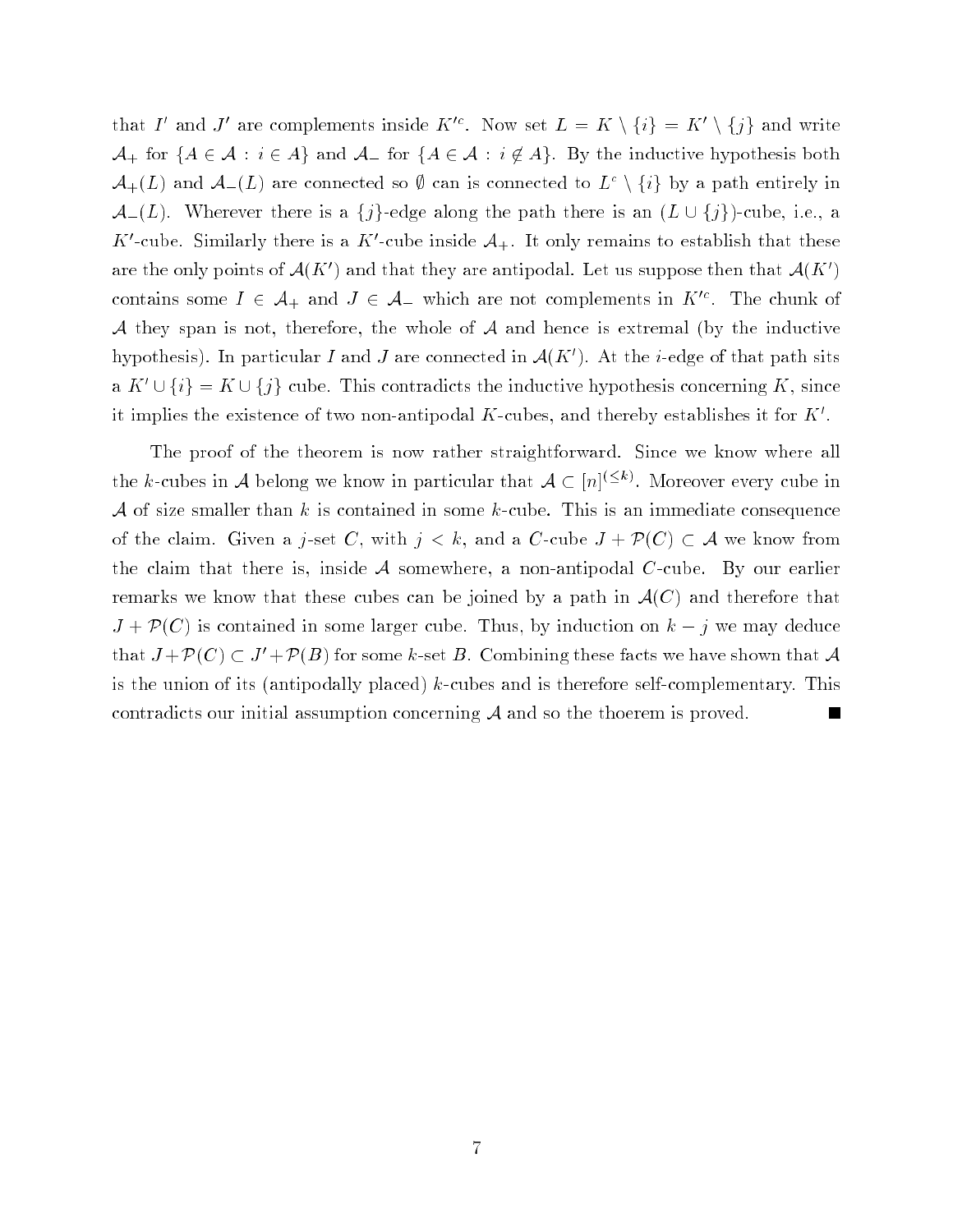#### $\S 2.$  Defect Sauer for small k.

A wide variety of defect Sauer results have been proved. Bondy [5] showed that  $(N, n) \rightarrow$  $(N, n - 1)$  provided that  $N \leq n$ . Bollobás (see [11] p.444) showed that  $(N, n) \rightarrow (N - 1)$  $1, n - 1$ ) provided  $N \leq \lceil 3n/2 \rceil$ . Frankl generalised this and proved [9] that  $(N, n) \rightarrow$  $(N-2^t+1,n-1)$  on condition  $N \leq \lceil n(2^{t+1}-1)/(t+1) \rceil$ . This result was extended further in [13]. There it was shown that if one writes  $\mathcal{B}(k)$  for the initial segment of  $\mathcal{P}(n)$ of length k with respect to the colex (or binary) ordering  $(A \leq B$  iff  $\max(A \Delta B) \in B)$ , then

$$
(N, n) \to (2^{n-m} - k + 1, n - m)
$$

for

$$
N > \sum_{i=m}^{n} {n \choose i} - {n \choose m} \sum_{B \in \mathcal{B}(k)} { |B| + m \choose m}^{-1}
$$

:

In a different direction Frankl [9] proved that if  $N > \lfloor n^2/4 \rfloor + n + 1$  then  $(N, n) \rightarrow$  $(7, 3)$ . This result uses Turan's theorem and the technique of down compression. Similar arguments allow one to show that  $(t_3(n) + n + 2, n) \rightarrow (11, 4)$ , where  $t_3(n)$  is the number of edges in the Turan graph  $T_3(n)$ . In this section we prove the 'next' natural result. The appearance here of an exceptional case is the first indication, confirmed in later sections. that the best examples are not neccessarily systems of the form  $[n]^{(k)}$ , even when such systems are natural candidates.

**Theorem 5.** Let n an integer with  $n \geq 4$  and  $n \neq 6$ . Then for  $N > \binom{n}{2} + n + 1$  one has  $(N, n) \rightarrow (12, 4)$ . In addition  $(23, 6) \not\rightarrow (12, 4)$  and there is a unique (up to isomorphism) extremal system.

**Proof.** If  $n = 4, 5, 6, 9$  the result is straighforward to check by hand. If  $n = 6$  then the unique extremal example is generated by  $\{123, 246, 345, 156\}$ . Now suppose that n is minimal such that a counterexample to the theorem exists and let  $A \subset \mathcal{P}(n)$  by a system with  $|\mathcal{A}| = N > \binom{n}{2}$  $\overline{\phantom{a}}$  $)+n+1$  and tr  $(A, 4) \le 11$ . Then  $n \ge 7$  and  $n \ne 9$ . By Lemma 1 we may assume that  ${\cal A}$  is a down set, and then it is clear that  ${\cal A} \subset [n\cap \Xi^\times]$  . Also every element of  $[n]$ is covered by some pair in  $A$  for otherwise simple discard the point i which is not covered. By assumption  $|\mathcal{A}|_{[n]-\{i\}}| \geq |\mathcal{A}|-1$  and, since n is minimal,  $|\mathcal{A}|_{[n]-\{i\}}| \leq$  $(n-1)$  $)+(n-1)+2$ (allowing for the case  $n-1=6$ ). Therefore  $|\mathcal{A}| \leq {n \choose 2}$  $+ n + 1$ , a contradiction. One more condition on  $A$  is clear; that no two 3-sets in  $A$  intersect in a pair, for their union would be a 4-set on which  $\mathcal A$  has trace 12.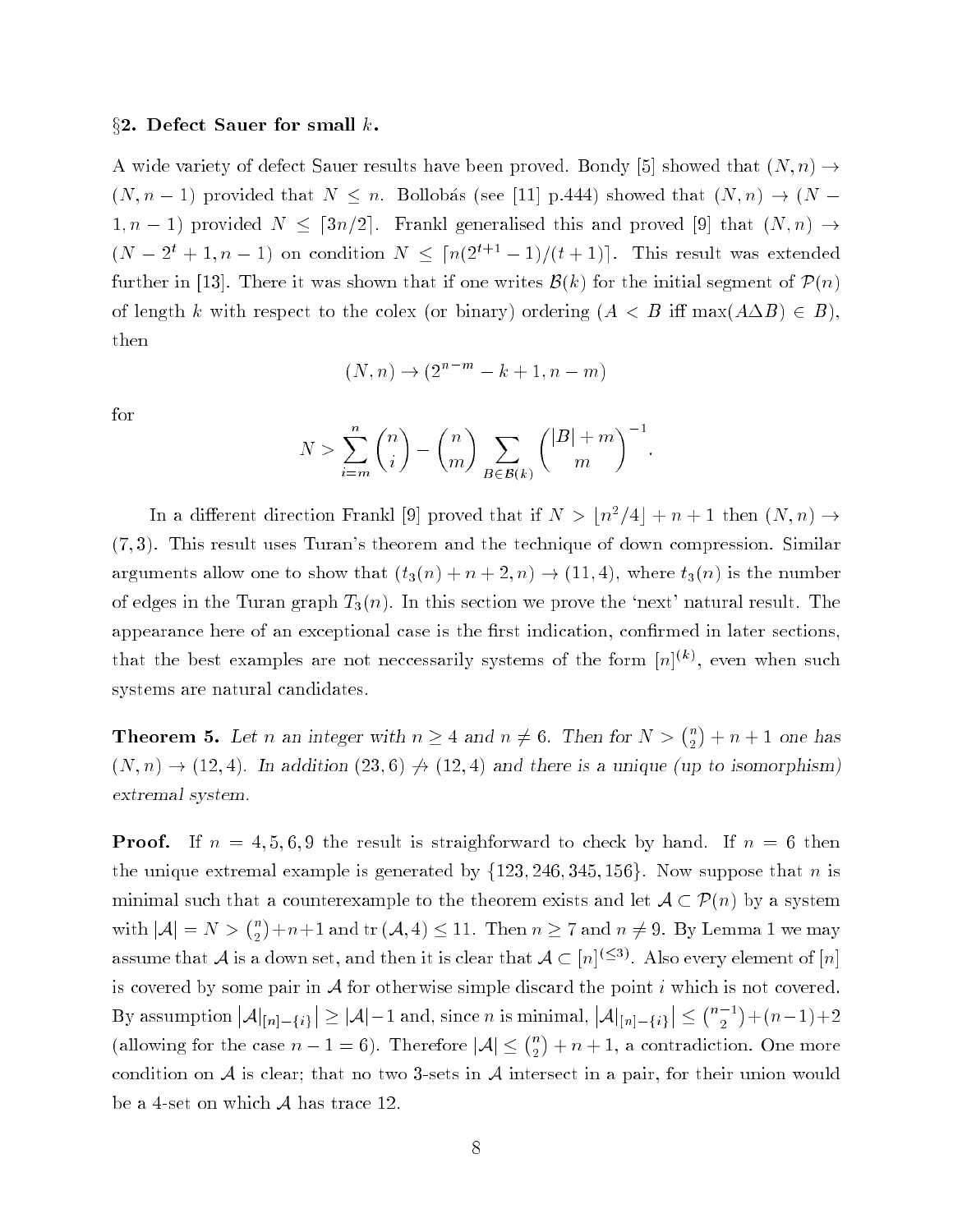Now suppose that A is a 3-set in A. Set  $\mathcal{B}_A = \{B \in \mathcal{A} : B \cap A \neq \emptyset\}$ . Given  $x \in [n] \backslash A$ it is joined by edges (2-sets) of  $\mathcal{B}_A$  to at most 2 elements of A, since if it were joined to  $|A|_{A \cup \{x\}}| \geq 12$ . Also since no pair of 3-sets shares an edge, the number of triples (3-sets) which intersect both A and  $[n] \setminus A$  is at most half the number of edges which cross. In total

$$
|\mathcal{B}_A| \le 3(n-3) + 7 = 3n - 2.
$$

If, in fact,  $\mathcal{B}_A < 3n - 2$  then

$$
|\mathcal{A}| = |\mathcal{A}|_{[n] \setminus A}| + |\mathcal{B}_A|
$$
  
\n
$$
\le {n-3 \choose 3} + n - 2 + 3n - 3
$$
  
\n
$$
= {n \choose 2} + n + 1.
$$

 $|\mathcal{A}|_{[n]\setminus A}|$  is a consequence of the minimality of n; if  $|\mathcal{A}|_{[n]\setminus A}|$  were stictly more than  $\binom{n-3}{2}$  $\overline{\phantom{a}}$  $+ n - 2$  then  $\mathcal{A}|_{[n] \setminus A}$  would be a counter-example in  $\mathcal{P}(n-3)$ .

Thus it must be that for all 3-sets  $A \in \mathcal{A}$  the size of  $\mathcal{B}_A$  is  $3n-2$ . This is an extremely strong condition. In particular, given a triple  $A \in \mathcal{A}$  and a point  $x \notin \mathcal{A}$  there are exactly two edges from x to A, each in some triple. As a consequence, every 2-set in  $\mathcal A$  is contained in some triple in  $\mathcal{A}$ .

To be specific suppose that  $A = \{1,2,3\} \in \mathcal{A}$ . Call an edge  $\{i, j\} \subset [n] \setminus A$  a k-base,  $k \in \{1, 2, 3\}, \text{ if } \{i, j, k\} \in \mathcal{A}.$  There are fairly severe restrictions on the collection of 1, 2 and 3 bases. Two 1-bases cannot intersect, else their associated triples would share an edge. Of course the same applies to 2- and 3-bases. Also, no 1-base  $\{i, j\}$  can be incident with 2-bases at both ends else the trace of A on  $\{i, j, 1, 2\}$  would be at least 12. In summary, the graph on  $[n] \setminus A$  with edges all 1-, 2-, and 3-bases is a union of cycles in each of which the edges are cyclically labelled  $1, 2, 3, 1, 2, 3, \ldots$ . Certainly therefore each has length divisible by 3, and so n is divisible by 3.

We are now in a position to reconstruct the graph  $G = ([n], \mathcal{A}^{(2)})$ . If two vertices x and y are not joined in this graph then their neighbour sets are identical. This follows because any edge containing x is in some triple, and this triple does not contain y. Therefore y must be joined to the other two vertices of the triple. If on the other hand x and y are joined then they are elements of some triple  $A \in \mathcal{A}$ . By the remarks in the previous paragraph they each have degree  $2n/3$  and they have  $n/3$  neighbours in common. In particular G is  $2n/3$  regular. If one takes any pair x, y which are neighbours in G and sets

$$
I = [n] \setminus \Gamma(x) \qquad J = [n] \setminus \Gamma(y) \qquad K = [n] \setminus (I \cup J),
$$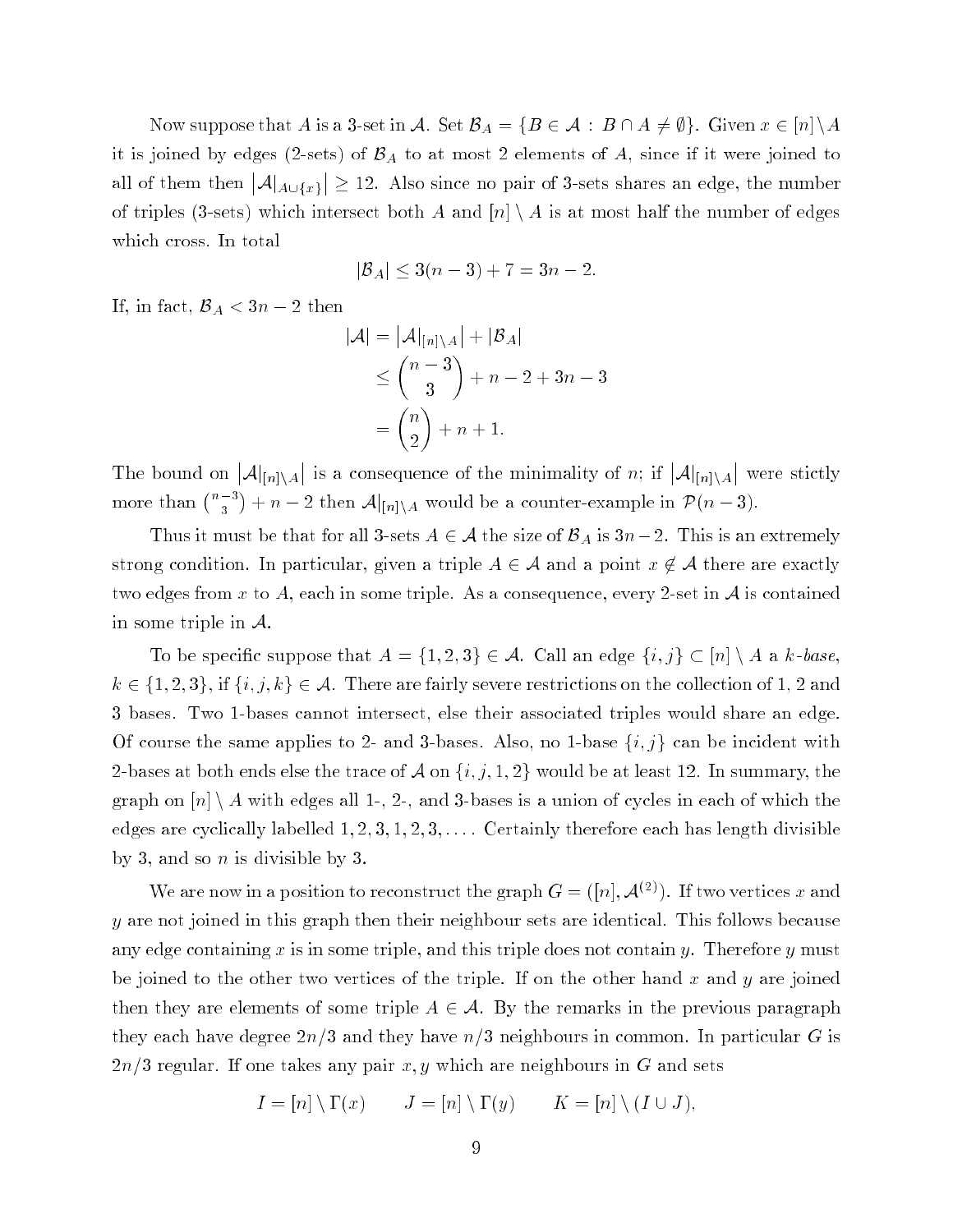it is easy to see that G is the complete tripartite graph with tripartition  $(I, J, K)$ . Every vertex in I, since it is not joined to x, is joined to exactly the vertices of  $J \cup K = \Gamma(x)$ . Similarly, if  $z \in J$  then  $\Gamma(z) = I \cup K = \Gamma(y)$ . By the regularity of G, if  $z \in K$  then  $\Gamma(z) = I \cup J$ . Therefore  $|\mathcal{A}^{(2)}| = n^2/3$ . Since  $|\mathcal{A}^{(3)}| \leq$  $|\mathcal{A}^{(2)}|/3$  we have in total

$$
|\mathcal{A}| \le 4n^2/9 + n + 1 \le \binom{n}{2} + n + 1.
$$

The last inequality depends on  $n$  being at least 9. This contradiction finishes the proof, though it is interesting to notice that the 2-sets from the exceptional example for  $n = 6$ do indeed form the complete tripartite graph with equal parts.  $\blacksquare$ 

#### $\S3.$  Lower bounds for the trace on  $\alpha n\text{-sets}$

We turn now to the problem of determining the best possible arrow relations  $(N, n) \rightarrow$  $(M, k)$  in the domain of the problem for which N is a polynomial in n and k is a positive proportion of  $n$ . In this section we give lower bounds; first a bound applicable in all ranges of the problem, then an argument using random methods tailored to the situation. Between the best lower bound in this section and the upper bound proved in the next there is quite a large gap. It seems likely that the correct answer is nearer to the upper bound.

**Theorem 6.** For all  $n \geq 1, k \in [n]$  and  $1 \leq N \leq 2^n$ ,

$$
(N,n) \to (N^{k/n},k).
$$

**Proof.** Let  $A \subset \mathcal{P}(n)$  be a set system of size N and consider the following subset of  $\mathbf{R}^n$ . For any  $A \subset [n]$  let  $C_A = \{(x_i)_1^n\}$  $i = [i-1, 1]^n : x_i \geq 0 \iff i \in A$  and let  $C_{\mathcal{A}} =$  $\bigcup_{A \in \mathcal{A}} C_A$ . Then  $(C_{\mathcal{A}}) = N$  and if  $P_I$  is the orthogonal projection onto span $\{e_i : i \in I\}$ then  $vol_{|I|}(P_I(C_{\mathcal{A}})) = |\mathcal{A}|_I$ . The theorem then follows immediately from the standard estimate (see for instance [6]), valid for any measurable  $C \subset \mathbb{R}^n$ ,

$$
\mathrm{vol}(C)^{1/n} \leq \left(\prod_{I \in [n]^{(k)}} \mathrm{vol}_k(P_I(C))^{1/k}\right)^{1/(n)}.
$$

Though Theorem 6 is useful in a wide range of circumstances, it does not necessarily give a best possible lower bound. In particular if  $N = n^r$  it shows that  $(N, n) \to (n^{\alpha r}, \alpha n)$ . The next result improves this bound by the use of random techniques. We will write  $h(\lambda) = \lambda^{\lambda} (1 - \lambda)^{1 - \lambda}$  for  $\lambda \in (0, 1)$ .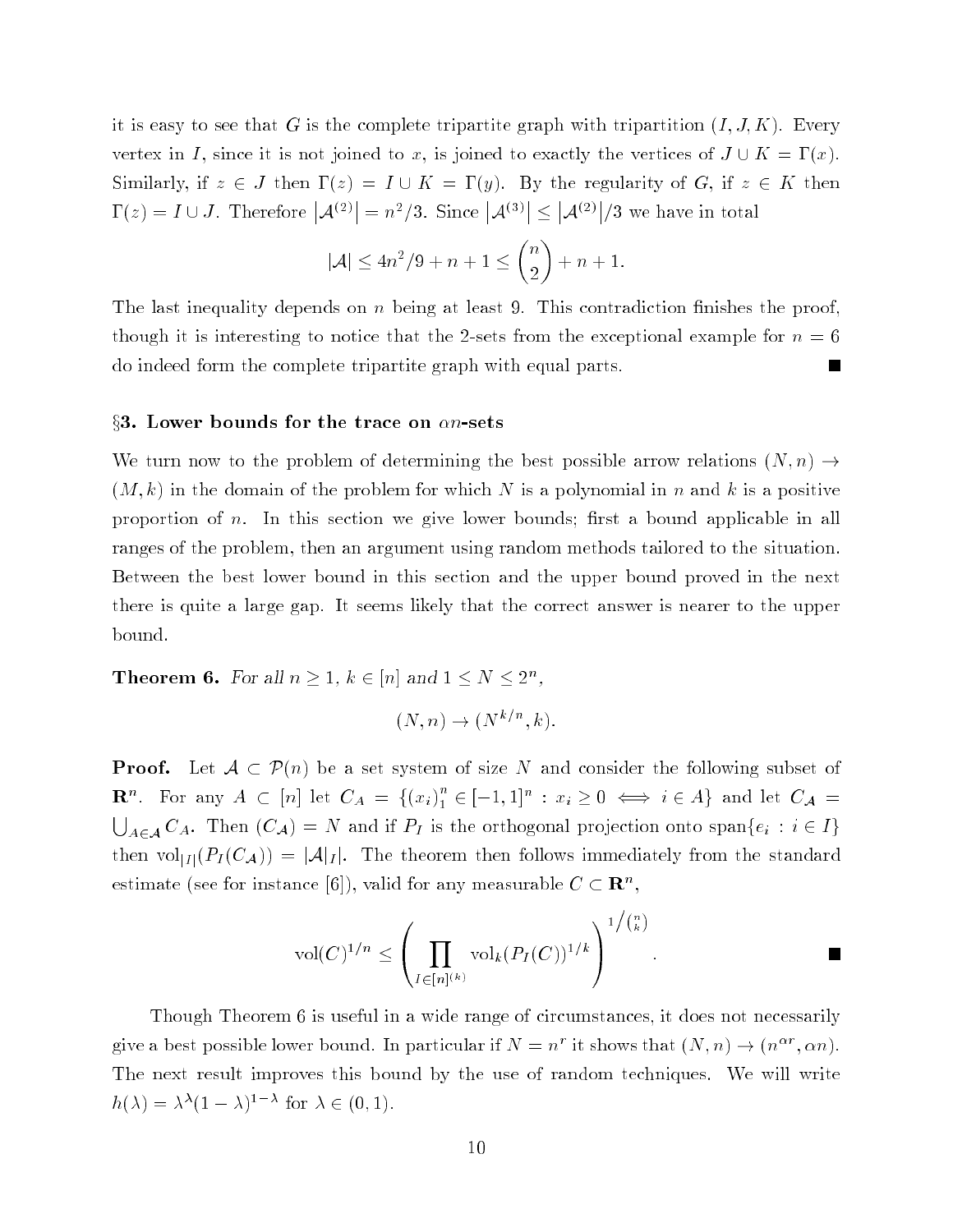**Theorem 7.** Fix  $r \geq 2$  and  $\alpha \in (0, 1)$ . Then

$$
(n^r, n) \to ((1 - o(1))n^{\lambda r}, \alpha n)
$$

;

:

Where, writing  $\lambda_0 = \log_2(1 + \alpha)$ ,

$$
\lambda = \begin{cases} \lambda_0 & \alpha \in [\sqrt{2} - 1, 1) \\ -\lambda_0 / \log_2 h(\lambda_0) & \alpha \in (0, \sqrt{2} - 1). \end{cases}
$$

**Proof.** Set  $k = r \log_2 n$ , and let  $\mathcal{A} \subset \mathcal{P}(n)$  have size  $n^r$ . In light of Lemma 1 we may assume that  $A$  is a down set. We may also assume that all the sets in  $A$  have size at most  $\lambda k$ , for any set of larger size, together with all its subsets, would give a trace of more than  $2^{\lambda k} = n^{\lambda r}$  to any  $\alpha n$  set containing it.

Now choose a  $\alpha n$ -set I randomly from the uniform distribution on  $|n|^{(\alpha n)}$ . The probability that a fixed *i*-set  $A \subset [n]$  is contained in *I* is

$$
\mathbf{P}(I \supset A) = \frac{\binom{n-i}{\alpha n - i}}{\binom{n}{p n}} = \frac{(\alpha n)_i}{(n)_i}
$$

where  $(n)_i$  is the falling factorial  $n(n - 1)...(n - i + 1)$ . Since A is a down set,  $\mathcal{A}|_I =$  $\mathcal{A} \cap \mathcal{P}(I)$ . Therefore, setting  $t = |\mathcal{A}|_I$  and  $N_i = |\mathcal{A}^{(i)}|$  we have

$$
\mathbf{E}t = \sum_{i=0}^{\lambda k} N_i \frac{(\alpha n)_i}{(n)_i}.
$$

Katona [10] has shown that if  $f: \mathbb{N} \to \mathbb{R}$  is decreasing and  $\mathcal{A} \subset \mathbb{N}^{(\leq r)}$  is a finite down set then

$$
\sum_{A \in \mathcal{A}} f(|A|) \ge \sum_{B \in \mathcal{B}(k)} f(|B|),
$$

where  $\beta$  is the first  $|\mathcal{A}|$  elements in the binary ordering on  $N^{(\leq r)}$ . In similar spirit one can prove (see [13]) that

$$
\sum_{A \in \mathcal{A}} f(|A|) \ge \sum_{i=0}^{r} \binom{x}{i} f(i)
$$

provided that  $|A| = \sum_{i=0}^{r} {x \choose i}$ ). Therefore Et is at least  $\sum_{i=0}^{\lambda k} {x \choose i}$  $(\alpha n)_i/(n)_i$ . It remains to determine x. There are two cases, corresponding to the two ranges of  $\alpha$  in the definition of  $\lambda$ .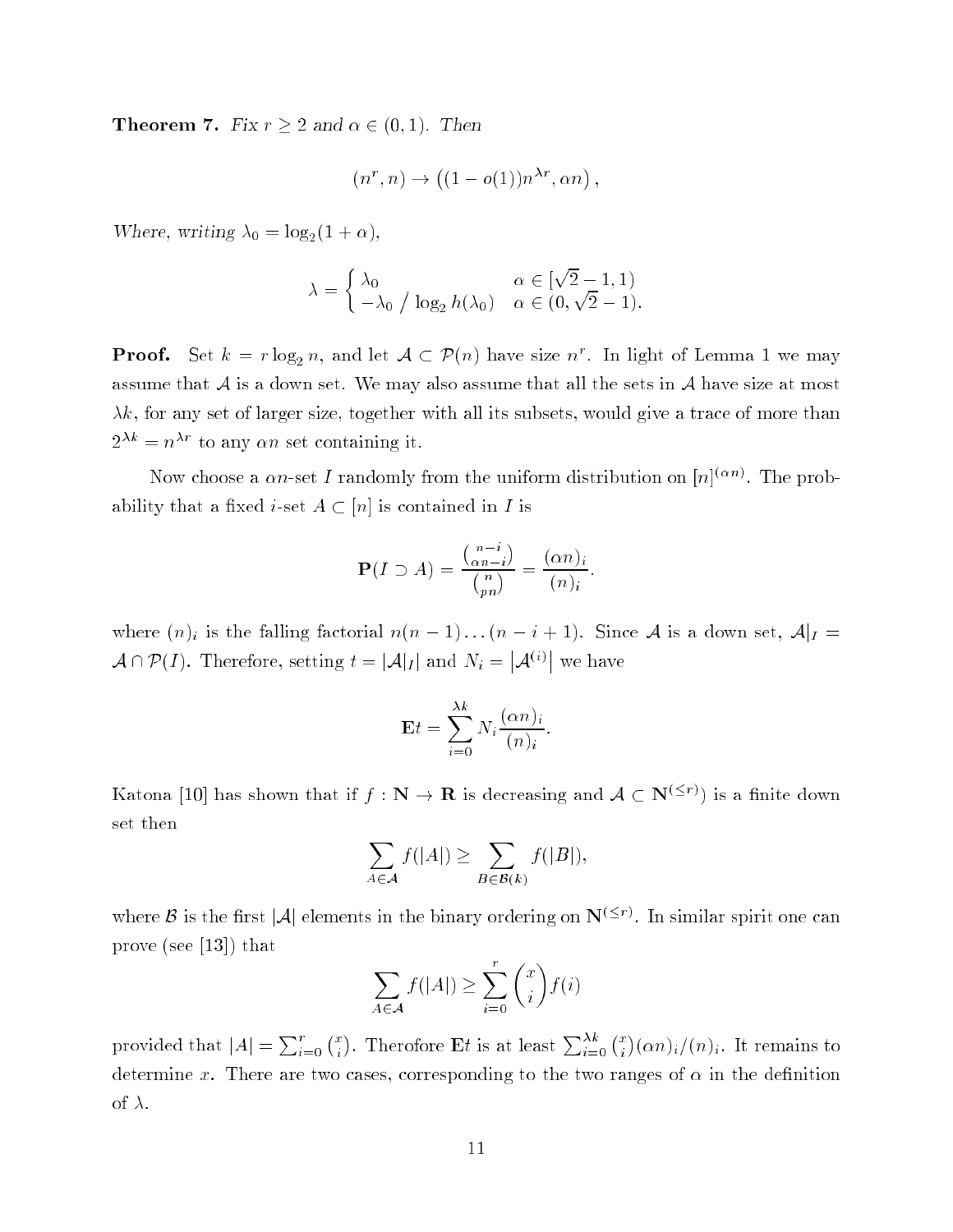**Case 1.** If  $\alpha < \sqrt{2} - 1$  then we apply a standard estimate on the weight in the tail of the binomial distribution (see [2] Chapter 1, Section 2). This states that for  $\beta < 1/2$ ,

$$
\sum_{i=0}^{\lfloor \beta n \rfloor} \binom{n}{i} \le \frac{2(1-\beta)}{(1-2\beta)} \binom{n}{\beta n} \le \frac{2(1-\beta)h(\beta)^{-n}}{(1-2\beta)\sqrt{2\pi\beta(1-\beta)n}}.
$$

Applying this estimate we can deduce that  $x \geq \lambda k/\lambda_0$  since

$$
\sum_{i=0}^{\lambda k} {\lambda k/\lambda_0 \choose i} \le \frac{2(1-\lambda_0)h(\lambda_0)^{-\lambda k/\lambda_0}}{(1-2\lambda_0)\sqrt{2\pi\lambda_0(1-\lambda_0)n}}
$$
  
= 
$$
\frac{2(1-\lambda_0)h(\lambda_0)^{k/\log_2 h(\lambda_0)}}{(1-2\lambda_0)\sqrt{2\pi\lambda_0(1-\lambda_0)n}}
$$
  
= 
$$
\frac{2(1-\lambda_0)2^k}{(1-2\lambda_0)\sqrt{2\pi\lambda_0(1-\lambda_0)n}}
$$
  
= 
$$
\frac{2(1-\lambda_0)n^r}{(1-2\lambda_0)\sqrt{2\pi\lambda_0(1-\lambda_0)n}}
$$
  
= 
$$
o(n^r).
$$

Thus, in case 1,  $x \geq \lambda k/\lambda_0$ .

Case 2.  $\sqrt{2} - 1$  then we certainly have  $x \geq k$  since

$$
\sum_{i=0}^{\lambda k} \binom{k}{i} \le 2^k = n^r.
$$

So  $x \ge k = \lambda k / \lambda_0$ .

Now let us estimate  $\sum_{i=0}^{\lambda k} {x \choose i}$  $(can)_i/(n)_i$ . Rather crudely, for  $1 \leq i \leq \lambda k$  and N sufficiently large,

$$
\frac{(\alpha n)_i}{(n)_i} \ge \alpha^i \left( 1 - \frac{(i-1) - \alpha}{n - (i-1)} \right)^{i-1}
$$

$$
\ge \alpha^i \left( 1 - \frac{2\lambda^2 k^2}{n} \right).
$$

As before we can bound the mean of t as follows:

$$
\mathbf{E}t \ge \sum_{i=0}^{\lambda k} \binom{x}{i} \frac{(\alpha n)_i}{(n)_i}
$$
  
 
$$
\ge \left(1 - \frac{2(\lambda k)^2}{n}\right) \sum_{i=0}^{\lambda k} \binom{x}{i} \alpha^i.
$$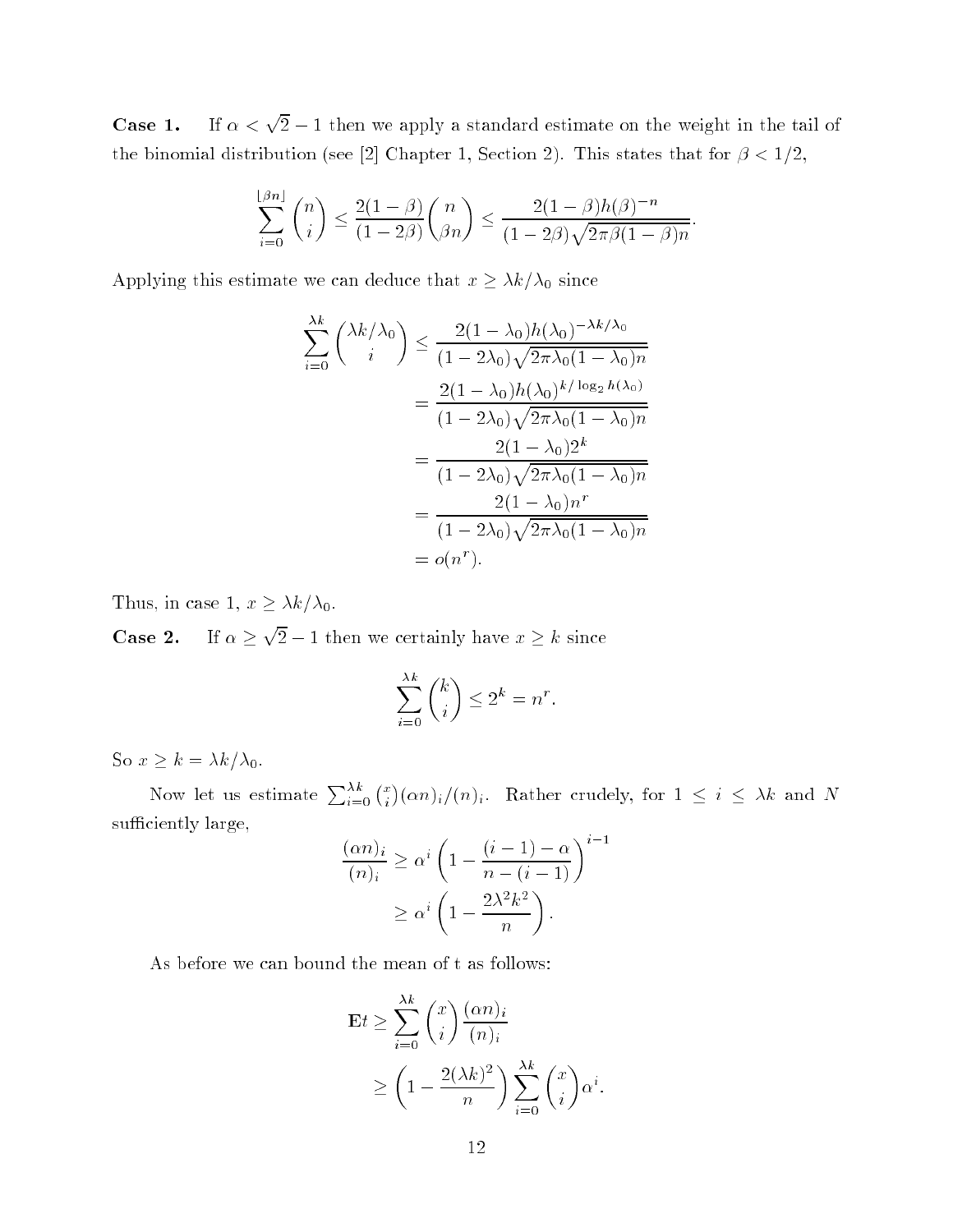Finally note that even when  $\alpha < \sqrt{2} - 1$  we have

$$
\sum_{i=0}^{\lambda k} \binom{x}{i} \alpha^i = (1 - o(1))(1 + \alpha)^x.
$$

This follows from the same estimate for the tail of the binomial distribution, this time applied to the distribution with parameters x and  $p/(1 + \alpha)$ . When  $\alpha < \sqrt{2} - 1$  note that

$$
\frac{\lambda k}{x} = \lambda_0 = \log_2(1 + \alpha) > \frac{\alpha}{1 + \alpha}
$$

Thus  $\lambda k$  is 'past the hump' in the binomial distribution with these parameters. In conclusion,

$$
\mathbf{E}t \ge \left(1 - \frac{2(\lambda k)^2}{n}\right) \sum_{i=0}^{\lambda k} {x \choose i} \alpha^i
$$

$$
= (1 - o(1)) (1 + \alpha)^x
$$

$$
\ge (1 - o(1)) 2^{\lambda k}
$$

$$
= (1 - o(1)) n^{\lambda r}.
$$

Since on average t is at least  $(1 - o(1)) n^{\lambda r}$ , there must be some an-set I with  $|\mathcal{A}|_I | \ge$  $(1 - o(1)) n^{\lambda r}$ , and the theorem is proved. Г

### $\S 4.$  Upper bounds for traces on  $\alpha n$ -sets.

In this section we present an upper bound for  $\text{tr}\left(\sum_{i=0}^{r} {n \choose i} \right)$  $), n/2)$ construct an example of a set system A with this size and with small trace on any  $n/2$ -set.

The most obvious example to consider is  $\mathcal{A} = |n|^{(\leq r)}$ . This example shows that  $\mathrm{tr}\left(\sum_{i=0}^r\binom{n}{i}\right)$  $\left( n/2\right) \leq \sum_{i=0}^{r}\binom{n/2}{i}$  . The thrust of the this section is to section the this section is the this example. is not the best possible, and indeed that for all (large) n there is a down set  $A_n$ , of size  $\sum_{i=0}^{r}$   $\binom{n}{i}$ ), with  $\text{tr}(\mathcal{A}_n, n/2) = o(n^r)$ .

In outline the proof proceeds as follows. Choose, at random, some sets of size  $k =$  $\log_2$  (log<sub>2</sub> n). Estimate the size of the down system A generated by these sets, and also estimate the trace of that system on  $\lfloor n/2 \rfloor$ . To be precise the estimates are on the means of these quantities. Of course just knowing an estimate for the mean trace on the particular  $n/2$ -set  $[n/2]$  is not enough. What is crucial is that this random variable  $- t = |A|_{[n/2]}$ - is highly concentrated around its mean. The probability that it takes a value far from this mean is exponentially small. The crux of the proof is showing that with probability at least  $1/2$  the system A has small trace on all  $n/2$ -sets.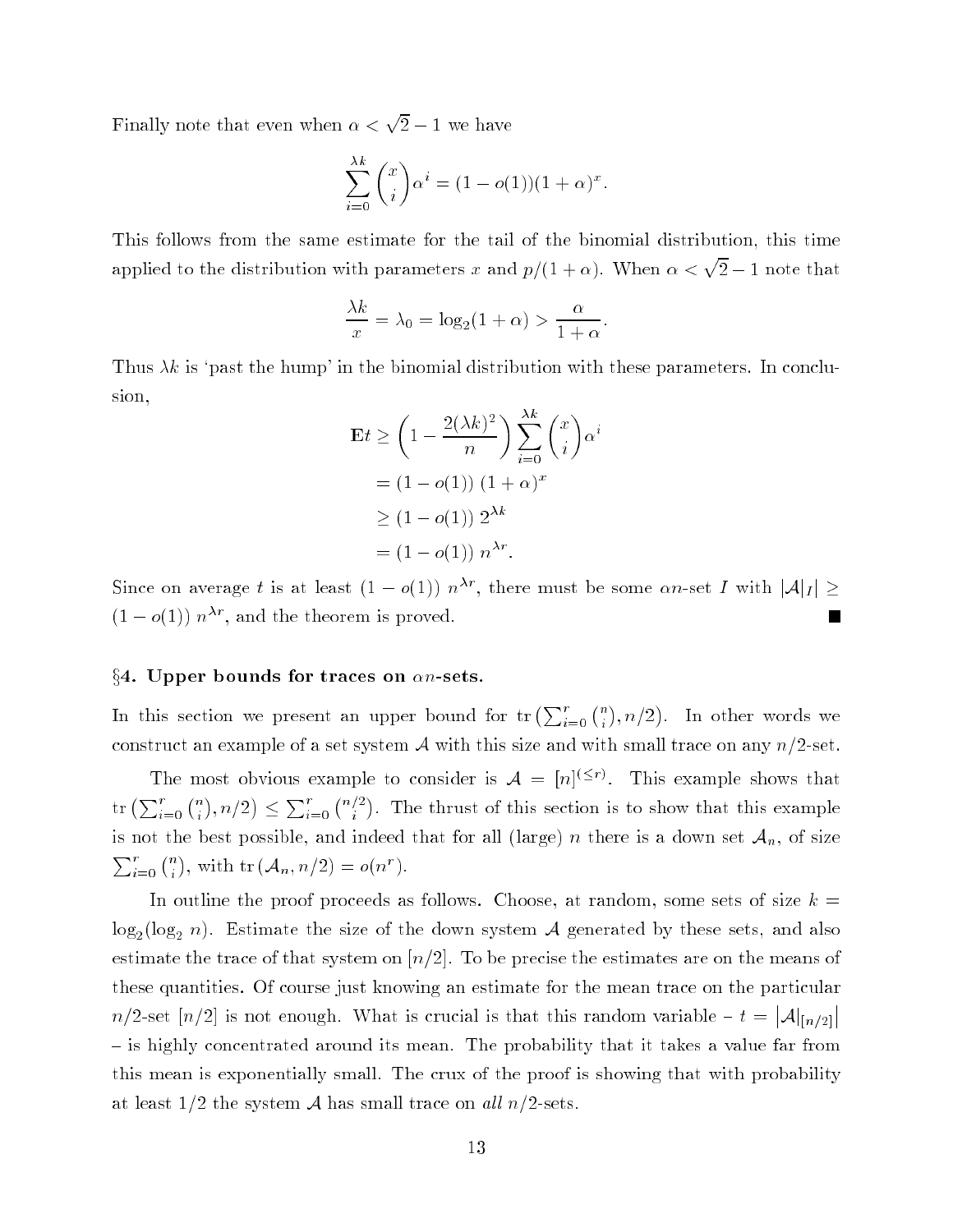The following result of Bollobas and Leader [3] plays a central rôle. It is an isoperimetric inequality for the 'weighted cube'  $\mathcal{P}_p(n)$ . This is the finite probability space  $\mathcal{P}(n)$ with  $\mathbf{P}(\{A\}) = p^{|A|}(1-p)^{n-|A|}$ , for  $p \in (0,1)$ . It states that, among down sets of fixed probability, collections of the form  $|n|^{(\leq r)}$  have the smallest vertex boundary. (Recall that the vertex boundary of a subset S of the vertices of a graph G is the set  $S \cup \Gamma(S)$  consisting of S togther with all neighbours of vertices in S. Since the boundary of  $|n|^{(\leq r)}$  is again of the same form the result also applies to the  $t$ -boundary of a system, defined to be  $\mathcal{A}_{(t)} = \{B \in \mathcal{P}(n) : |A \Delta B| \leq t \text{ for some } A \in \mathcal{A}\}.$ 

**Theorem 8.** Suppose  $A \subset \mathcal{P}_p(n)$  is a down set with  $\mathbf{P}(A) \geq 1/2$ . If  $r \in [n]$  satisfies  $\mathbf{P}([n]^{(\leq r)}) \leq 1/2$  then for all  $t \geq 0$ ,

$$
\mathbf{P}(\mathcal{A}_{(t)}) \ge \mathbf{P}([n]^{(\le r+t)}).
$$

To apply this Theorem it is clearly necessary to make use of bounds on the binomial distribution with parameters n and  $p = p(n)$ . For the remainder of this section we write  $S_{n,p}$  for a random variable with this distribution, and also write q for  $1-p$ .

Recall that a median for a function  $f : \mathcal{P}_p(n) \to \mathbf{R}$  is any  $x \in \mathbf{R}$  for which both  $P(f(A) \leq x) \geq 1/2$  and  $P(f(A) \geq x) \geq 1/2$ . Define such a function to be *increasing* if whenever  $A \subset B \subset [n]$  we have  $f(A) \leq f(B)$ . The next two results are relatively standard consequences of the measure concentration phenomenon, and similar results appear in, e.g.,  $[8]$ , where they are applied to geometric functional analysis. The first states that an increasing Lipschitz function  $f : \mathcal{P}_p(n) \to \mathbf{R}$  is very likely to take values close to its median, and the second that, as a consequence, its mean is very close to its median.

**Lemma 9.** Given  $\epsilon > 0$  there is an  $n_0 = n_0(\epsilon)$  such that for all  $n \geq n_0$  and increasing Lipschitz functions  $f : \mathcal{P}_p(n) \to \mathbf{R}$  we have

$$
\mathbf{P}(|f(A) - M_f| \ge bt) \le \mathbf{P}(|S_{n,p} - pn| \ge t - \epsilon \sqrt{pqn}).
$$

where f has Lipschitz constant b,  $M_f$  is a median for f and t is an arbitrary positive integer.

**Lemma 10.** If  $p = p(n)$  is such that  $pqn \to \infty$  as  $n \to \infty$  then for sufficiently large n any increasing function  $f: \mathcal{P}_p(n) \to \mathbf{R}$  with median  $M_f$  and Lipschitz constant b satisifes

$$
|\mathbf{E}f - M_f| < 2b\sqrt{pqn}.
$$

We are now in a position to present the random construction itself. The major point of this result is that the 'flat' example,  $\mathcal{A} = |n|^{(\leq r)}$ , is quite far from being best possible.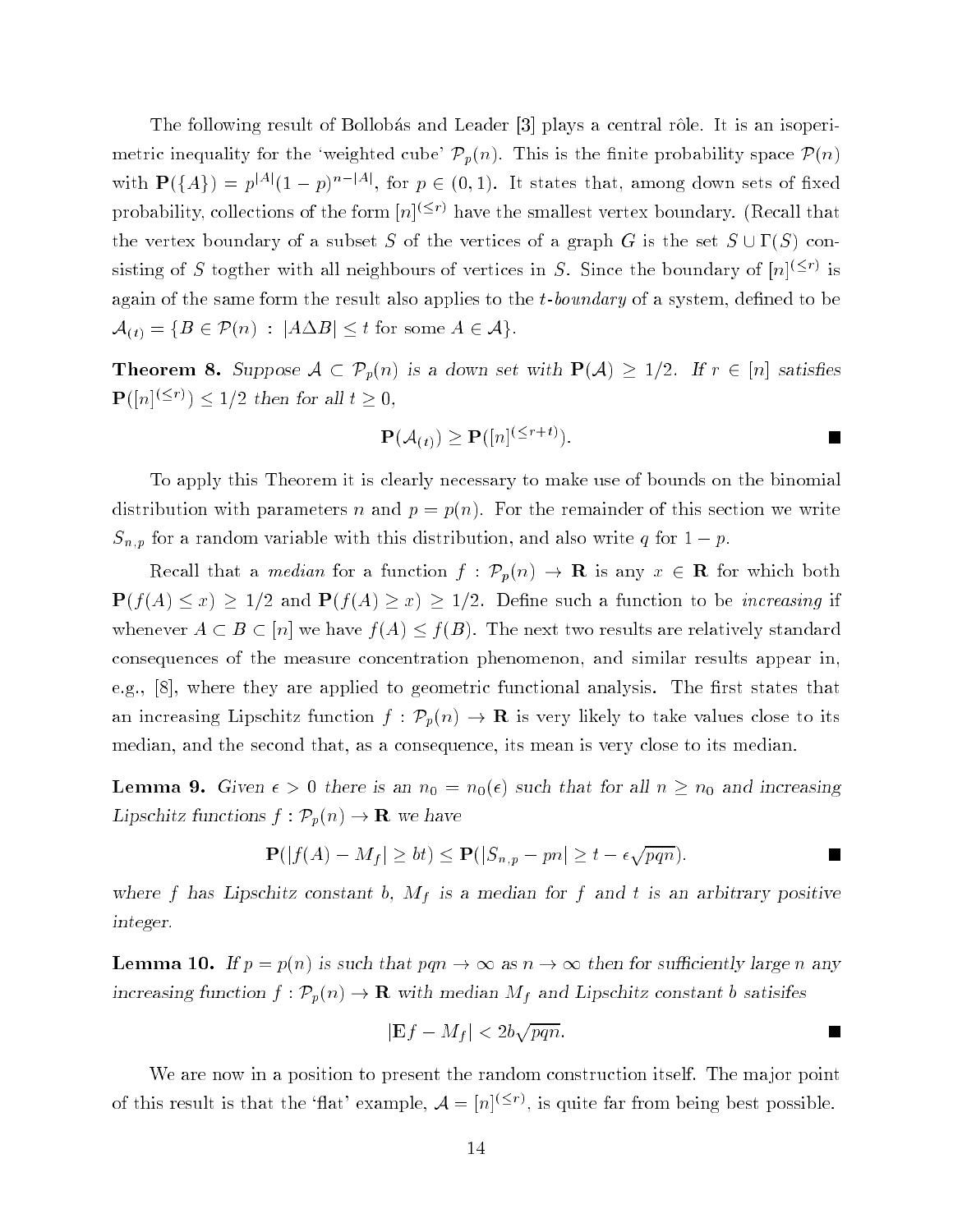**Theorem 11.** Fix an integer  $r \geq 2$  and  $\epsilon \in (0, 1/2)$ . There is some  $n_0 = n_0(r, \epsilon)$  such that for all  $n \geq n_0$  there exists a down system  $\mathcal{A} \in \mathcal{P}(n)$  with

$$
|\mathcal{A}| \ge \sum_{i=0}^r \binom{n}{i}
$$

and

$$
\operatorname{tr} (\mathcal{A}, n/2) \le \sum_{i=0}^r \binom{n/2}{i} - (1 - \epsilon) 2^{-r} \binom{n}{r}.
$$

**Proof.** Set  $k = \log_2(\log_2 n)$  and let  $\lambda \in (0, 1)$  be the unique solution of

$$
\frac{e^{-\lambda}}{\lambda} = \left(1 - \frac{\epsilon}{2}\right) \binom{k}{r}^{-1} \sum_{i=r+1}^{k} \binom{k}{i}
$$

and set  $p = \lambda / \binom{n-r}{k-r}$  $k-r$  . For sufficiently large n the following bounds for  $\lambda$  hold,

$$
\frac{{k \choose r}}{\log_2 n} < \lambda < \frac{2k^r}{\log_2 n}.
$$

We take  $\beta$  to be a random collection of k-sets of [n], chosen independently with probability p. In other words  $\mathcal{B}$  is a random point of  $\mathcal{P}_p(N)$  where  $N = \binom{n}{k}$  . Write A for the A formula of the A formula of the A formula of the A formula of the A formula of the A formula the down set generated by  $\beta$ . The two parameters of  $\mathcal A$  which are of interest are

$$
S=|\mathcal{A}|
$$

and

$$
t = |\mathcal{A}|_{[n/2]}|.
$$

These are to be regarded as random variables defined on the probability space  $\mathcal{P}_p(N)$ . Their respective means can be estimated relatively easily. Note that the probability of an *i*-set belonging to A is exactly  $1 - (1 - p)^{(\kappa - i)}$ . Therefore

$$
\mathbf{E}S = \sum_{i=0}^{k} {n \choose i} \left[ 1 - (1-p)^{\binom{n-i}{k-i}} \right]
$$
  
= 
$$
\sum_{i=0}^{r} {n \choose i} \left[ 1 - \left( 1 - \frac{\lambda}{\binom{n-r}{k-r}} \right)^{\binom{n-i}{k-i}} \right] + \sum_{i=r+1}^{k} {n \choose i} \left[ 1 - (1-p)^{\binom{n-i}{k-i}} \right]
$$

Write  $E_1$  for the first part of the sum and  $E_2$  for the second. Estimating separately:

$$
E_1 \geq \sum_{i=0}^r \binom{n}{i} \left[1 - e^{-\lambda \binom{n-i}{k-i}} / \binom{n-r}{k-r} \right] = \sum_{i=0}^r \binom{n}{i} - \binom{n}{r} e^{-\lambda} + o(1).
$$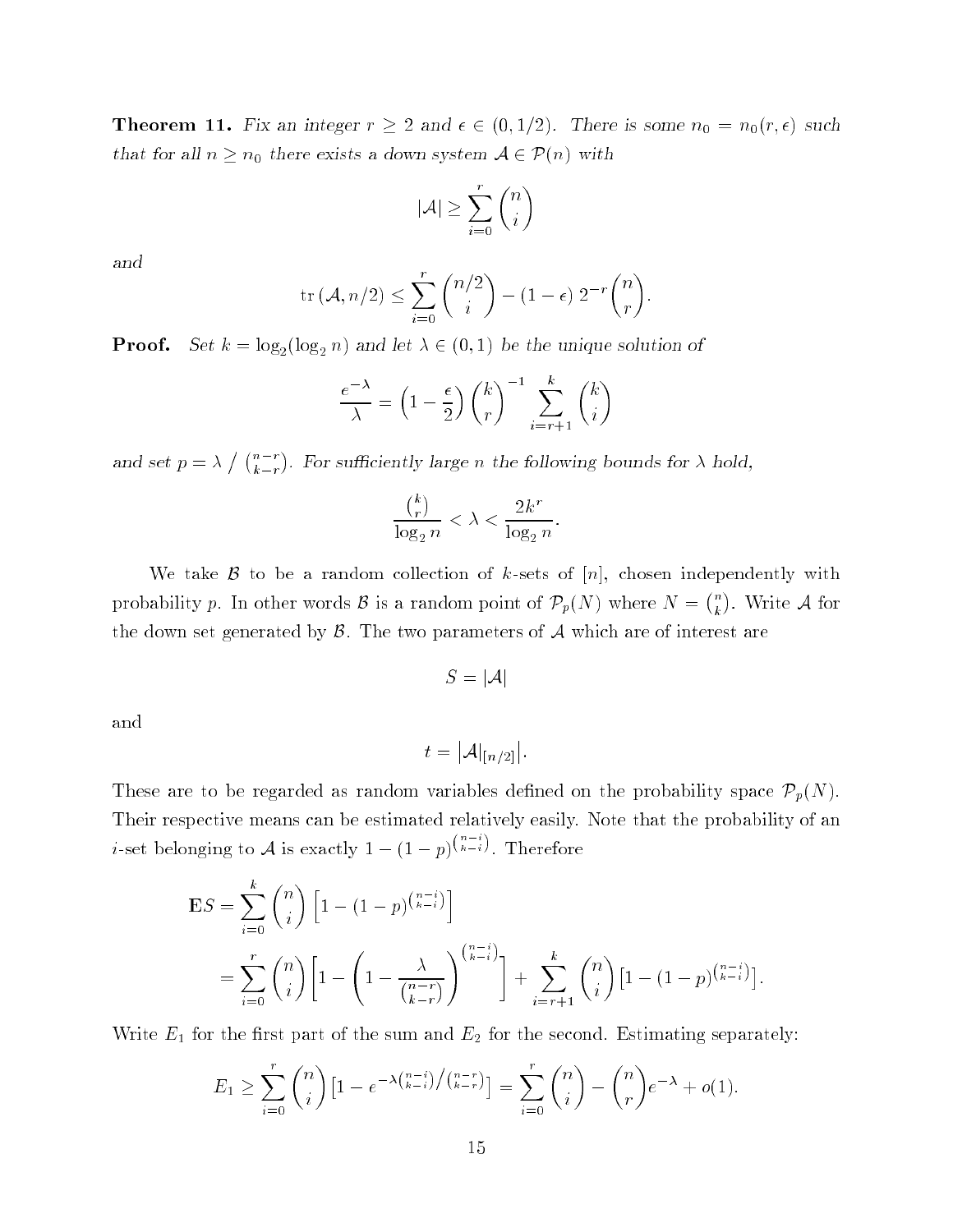In the second part of the sum,  $E_2$ , the above simple estimate breaks down. So

$$
E_2 \geq \sum_{i=r+1}^{n} i = r + 1^k \binom{n}{i} \left[ p \binom{n-i}{k-i} - \frac{p^2}{2} \binom{n-i}{k-i}^2 \right]
$$
  
= 
$$
\sum_{i=r+1}^{k} p \binom{n}{k} \left[ \binom{k}{i} - \frac{p}{2} \binom{n-i}{k-i} \right]
$$
  
= 
$$
\sum_{i=r+1}^{k} p \binom{n}{k} \binom{k}{i} \left[ 1 - \frac{\lambda i!}{2(k)_r (n-r)_{i-r}} \right]
$$
  
= 
$$
(1 - o(1)) p \binom{n}{k} \sum_{i=r+1}^{k} \binom{k}{i}.
$$

Together we have

$$
\mathbf{E}S \ge \sum_{i=0}^{r} \binom{n}{i} - \binom{n}{r} e^{-\lambda} + (1 - o(1))p \binom{n}{k} \sum_{i=r+1}^{k} \binom{k}{i}.
$$
 (1)

What this shows, not too surprisingly, is that the system  $A$  will contain, with high probability,

- i) almost all of  $|n| \leq r-1$  and
- ii) a fraction  $1 e^{-\lambda}$  of level  $[n]^{(r)}$ .

In the layers higher than r the down sets generated by the elements of  $\beta$  will be essentially disjoint.

By the choice of  $\lambda$  the expression on the right hand side of (1) simplifies considerably. Since

$$
\binom{n}{r} e^{-\lambda} = \left(1 - \frac{\epsilon}{2}\right) \lambda \frac{\binom{n}{r}}{\binom{k}{r}} \sum_{i=r+1}^{k} \binom{k}{i}
$$

$$
= \left(1 - \frac{\epsilon}{2}\right) p \binom{n}{k} \sum_{i=r+1}^{k} \binom{k}{i},
$$

the bound on ES becomes

$$
\mathbf{E}S \ge \sum_{i=0}^r \binom{n}{i} + \left(\frac{\epsilon}{2} - o(1)\right) p \binom{n}{k} \sum_{i=r+1}^k \binom{k}{i}.
$$

As we shall see a little later, Lemma 10, together with a straightforward estimate on the second term in the above expression, shows that  $M_S \geq \sum_{i=0}^r {n \choose i}$ . . probability at least  $1/2$  we have  $S \geq \sum_{i=0}^{r} {n \choose i}$  $\sim$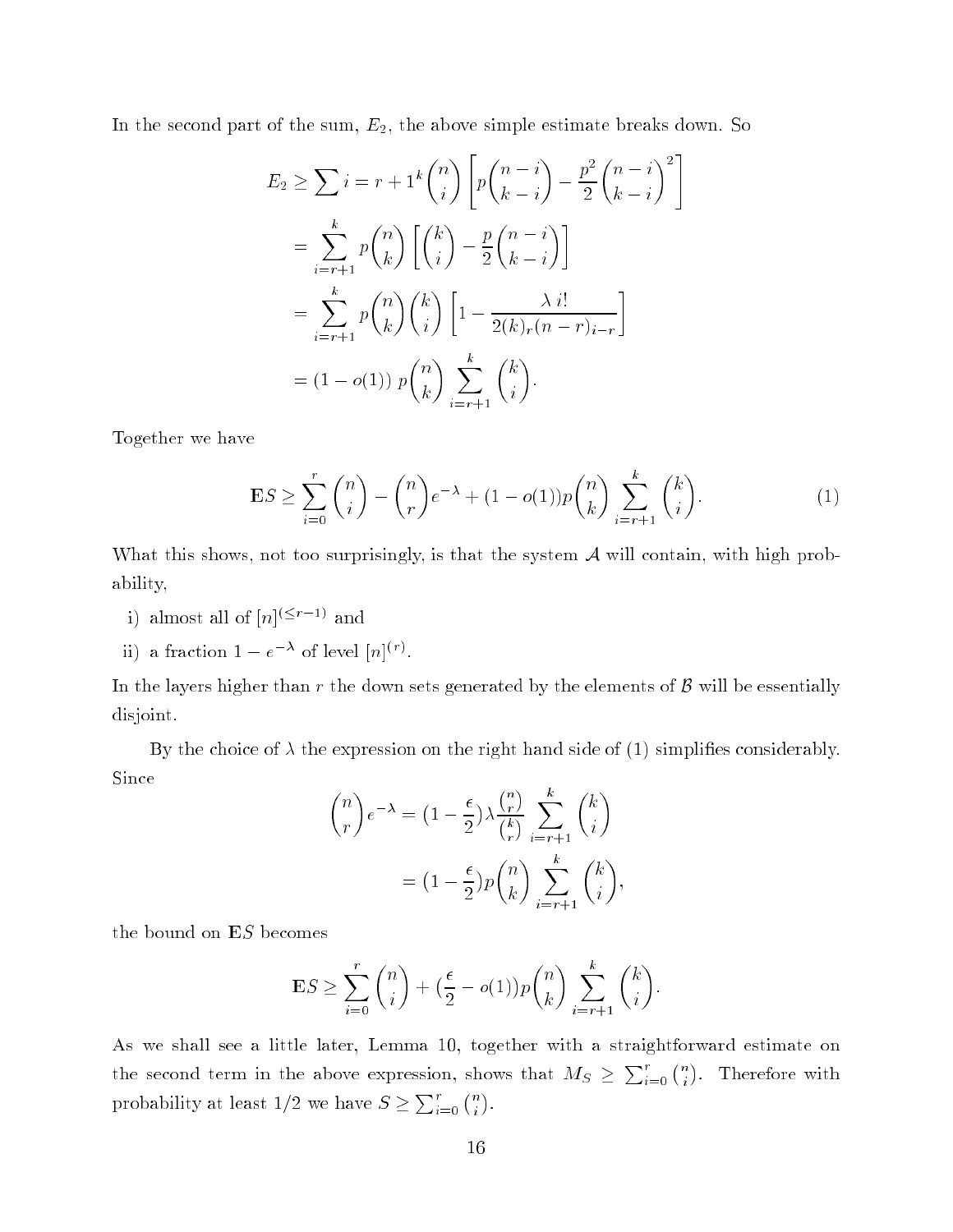Now consider the mean of t. Since A is a down system,  $\mathcal{A}|_{[n/2]} = \mathcal{A}\cap\mathcal{P}(n/2)$ . Therefore the expected size of the restriction is of the same form as ES. This time however the aim is to get an upper bound. Thus

$$
\mathbf{E}t = \sum_{i=0}^{k} {n/2 \choose i} (1 - (1-p)^{{n-i \choose k-i}}) \le \sum_{i=0}^{r} {n/2 \choose i} - (1 - o(1)) {n/2 \choose r} e^{-\lambda} + \sum_{i=r+1}^{k} {n/2 \choose i} {n-i \choose k-i} p.
$$

Again the sum is split into two parts and different estimates are applied to the different parts. Noting that  $\binom{n/2}{r}$   $2^r / \binom{n}{r}$ r  $) \rightarrow 1$  as  $n \rightarrow \infty$ , and that the ratio is always at most 1, we have

$$
\mathbf{E}t \ge \sum_{i=0}^{r} {n/2 \choose i} - (1 - o(1)) {n \choose r} e^{-\lambda} 2^{-r} + \sum_{i=r+1}^{k} p {n \choose i} {n-i \choose k-i} 2^{-i}
$$

$$
= \sum_{i=0}^{r} {n/2 \choose i} - (1 - o(1)) {n \choose r} e^{-\lambda} 2^{-r} + p {n \choose k} \sum_{i=r+1}^{k} {k \choose i} 2^{-i}.
$$

We now want to simplify this to obtain a workable expression for  $E_t$ . The second term, by the choice of  $\lambda$ , is

$$
(1 - o(1))\binom{n}{r}e^{-\lambda}2^{-r} = \left(1 - \frac{\epsilon}{2} - o(1)\right)2^{-r}p\binom{n}{k}\sum_{i=r+1}^{k}\binom{k}{i}.
$$

But this term dominates the next, for

$$
\sum_{i=r+1}^{k} {k \choose i} 2^{-i} \le (3/2)^k \quad \text{and} \quad \sum_{i=r+1}^{k} {k \choose i} = (1 - o(1))2^k.
$$

So, in sum,

$$
\mathbf{E}t \le \sum_{i=0}^{r} \binom{n/2}{i} - (1 - \frac{\epsilon}{2} - o(1))p \binom{n}{k} 2^{k-r}.\tag{2}
$$

Having estimated the means of  $S$  and  $t$ , we use Lemmas 9 and 10 to show that their values are highly concentrated about these means. Both  $S$  and  $t$  are increasing functions with Lipschitz constant  $2^k = \log_2 n$ , so, from (1),

$$
M_S \ge \sum_{i=0}^r \binom{n}{i} + \left(\frac{\epsilon}{2} - o(1)\right) p \binom{n}{k} 2^k - 2^{k+1} \sqrt{pq \binom{n}{k}}
$$

$$
\ge \sum_{i=0}^r \binom{n}{i} + \left(\frac{\epsilon}{2} - o(1)\right) p \binom{n}{k} 2^k.
$$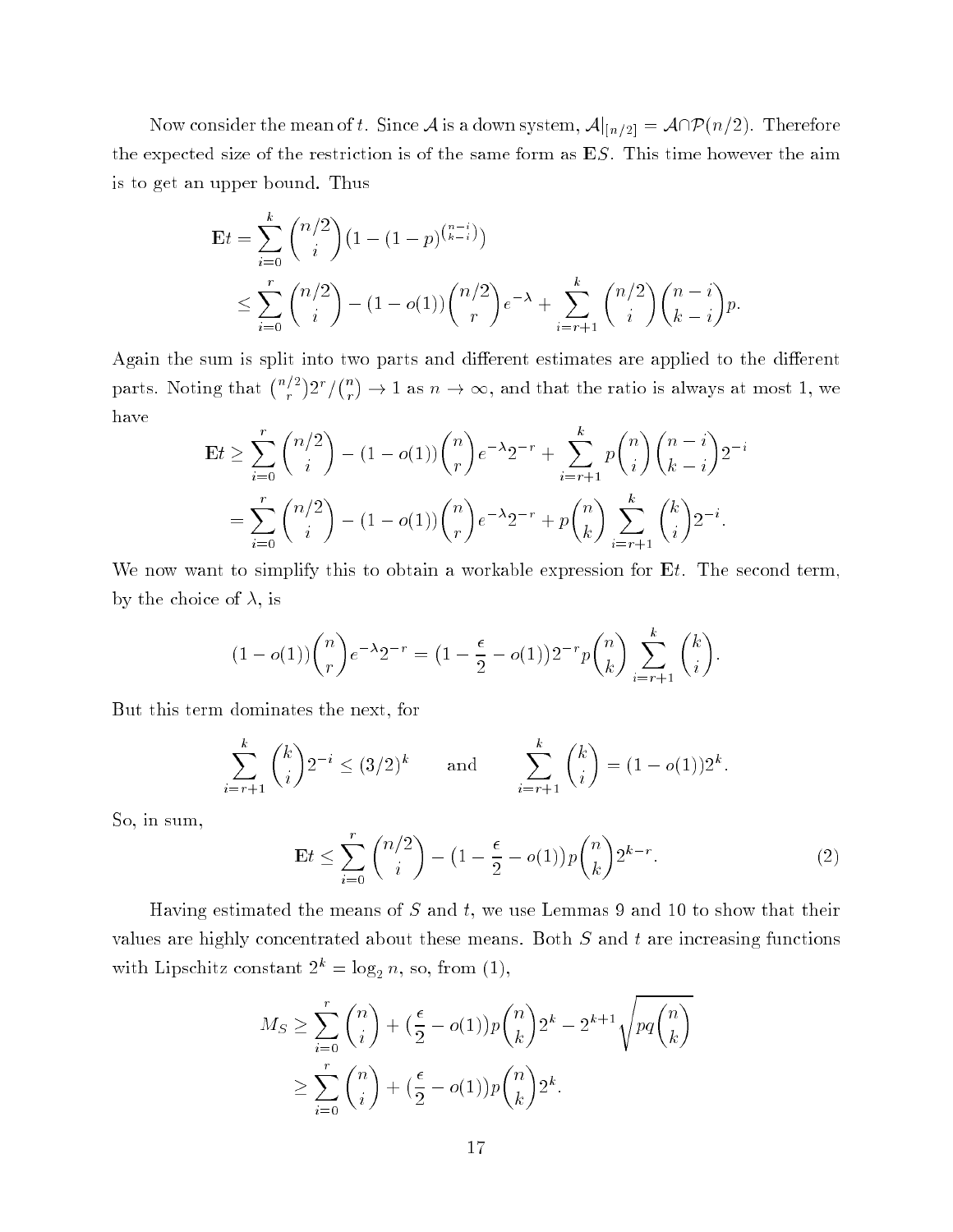Similarly, from (2),

$$
M_t \le \sum_{i=0}^r \binom{n/2}{i} - \left(1 - \frac{\epsilon}{2} - o(1)\right) p \binom{n}{k} 2^{k-r}
$$

At this point we can show that the probability of even quite a modest deviation from the median of t is  $o(\binom{n}{n/2}^{-1})$ . Indeed, by Lemma 10 and standard estimates on the expression therein we have, for sufficiently large  $n$ ,

$$
\mathbf{P}(t \ge M_t + (pqN)^{5/8} 2^k) \le (pqN)^{-5/8} e^{-(pqN)^{1/4}/2}
$$
  
=  $o\left(\binom{n}{n/2}^{-1}\right).$ 

Thus, if  $n$  is sufficiently large,

$$
\mathbf{P}(t \ge \sum_{i=0}^r \binom{n/2}{i} - (1-\epsilon)p\binom{n}{k} 2^{k-r} \le \frac{1}{2}\binom{n}{n/2}^{-1}.
$$

Clearly the distribution of  $|\mathcal{A}|_I$ , where I is any  $n/2$ -set, is the same as that of t. So, with probability strictly greater than  $1/2$ ,

$$
\text{tr}\left(\mathcal{A}, n/2\right) \le \sum_{i=0}^r \binom{n/2}{i} - (1-\epsilon)p \binom{n}{k} 2^{k-r}.
$$

Also, for sufficiently large n, the estimate above for  $M_S$  show that  $P(S \geq \sum_{i=0}^r {n \choose i}$  $)) > 1/2.$ Therefore there is some down system  $\mathcal A$  satisfying

$$
|\mathcal{A}| \ge \sum_{i=0}^r \binom{n}{i}
$$
  
tr  $(\mathcal{A}, n/2) \le \sum_{i=0}^r \binom{n/2}{i} - (1 - \epsilon)p \binom{n}{k} 2^{k-r}.$ 

To finish we unwind the definition of p and  $\lambda$ :

$$
\operatorname{tr} (\mathcal{A}, n/2) \le \sum_{i=0}^r \binom{n/2}{i} - (1 - \epsilon) \lambda \binom{n}{k} 2^{k-r} / \binom{n-r}{k-r}
$$
  

$$
\le \sum_{I=0}^r \binom{n/2}{i} - (1 - \epsilon) \binom{k}{r} \binom{n}{k} 2^{k-r} / \binom{n-r}{k-r} \log_2 n
$$
  

$$
= \sum_{i=0}^r \binom{n/2}{i} - (1 - \epsilon) \binom{n}{r} 2^{-r}.
$$

This completes the proof of the Theorem.

18

▉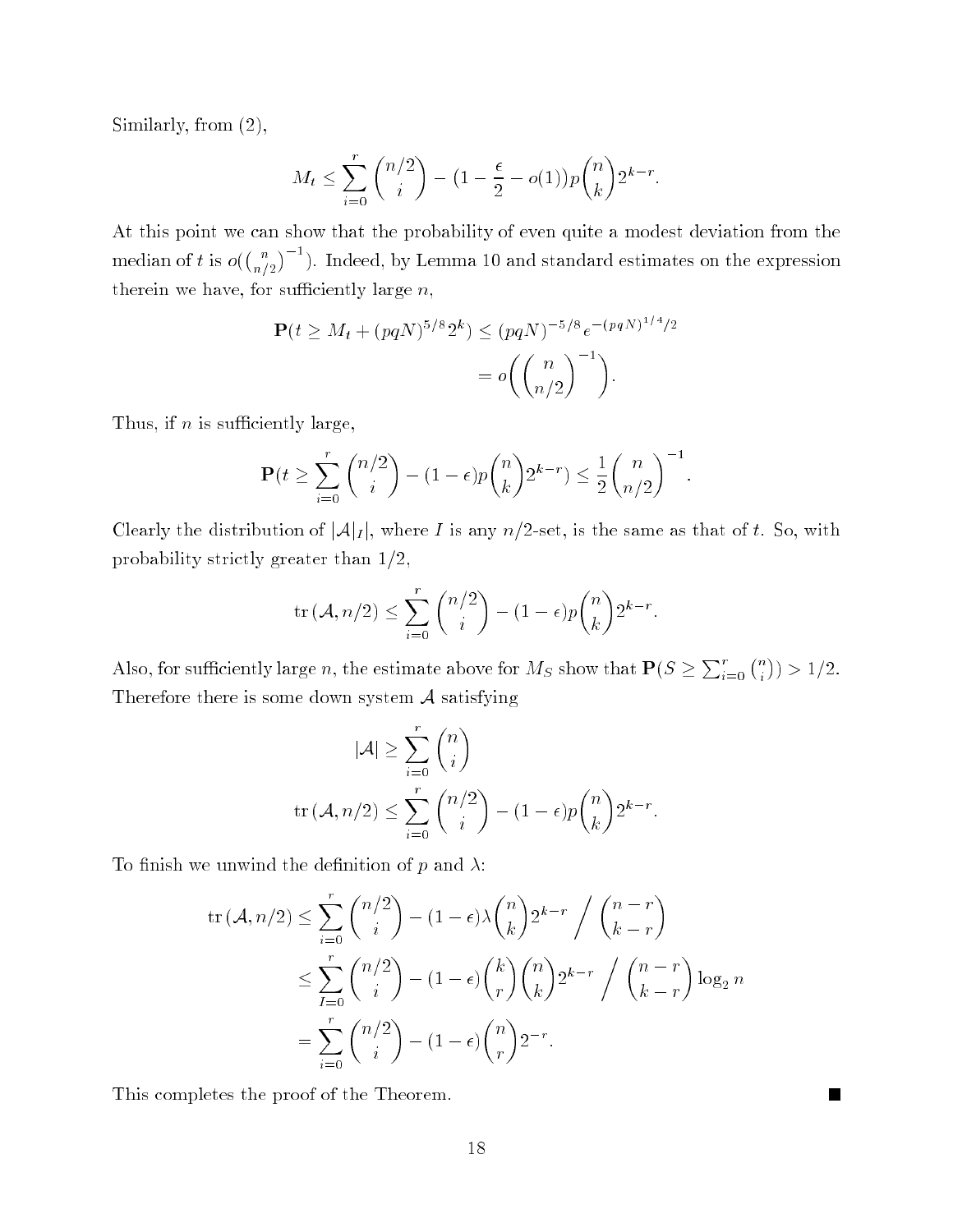### References

- [1] N. Alon, On the desity of set of vectors, *Discrete Math.* 46 (1983), 199–202.
- [2] Béla Bollobás, Random Graphs, Academic Press, London, (1985).
- [3] B. Bollobás and I. Leader, Isoperimetric Inequalities and Fractional Set Systems, J. *Comb. Theory Ser. A* 56 (1991), 63-74.
- [4] B. Bollobás, I. Leader and A.J. Radcliffe, Reverse Kleitman Inequalities, *Proc.* London Math. Soc.  $(3)$  58 (1989), 153-168.
- [5] J.A. Bondy, Induced subsets, *J. Comb. Theory Ser. B* 12 (1972), 201–202.
- [6] Iu.D. Burago and V.A. Zalgaller, Geometric Inequalities, Springer-Verlag, Berlin, New York, (1986).
- [7] R.M. Dudley, The stucture of some Vapnik-Cervonenkis Classes, in Proceedings of the Berkeley conference in honor of Jerzy Neyman and Jack Kiefer, Vol. II (Berkeley, California, 1983), 495-508, Wadsworth, Belmont, Calif. (1985).
- [8] T. Figiel, J. Lindenstrauss and V.D. Milman, The dimension of almost spherical sections of convex bodies,  $Acta \text{ } Math.$  **139** (1977), 53-94.
- [9] P. Frankl, On the trace of finite sets, *J. Comb. Theory Ser. A* **34** (1983), 41–45.
- [10] G.O.H. Katona, Optimisation for order ideals under a weight assignment, in Problèmes Comb. et Théorie des Graphes, 257-258, Colloque Int., CNRS Paris (1978).
- [11] L. Lovász, *Combinatorial Problems and Exercises*, North-Holland, Amsterdam, New York, Oxford, (1979).
- [12] A. Pajor, Sous-espaces  $\ell_1^n$  des espaces de Banach, Travaux en Cours, Hermann,  $\overline{\phantom{a}}$ Paris, (1985).
- [13] A.J. Radcliffe, *Sauer theorems for set systems*, Ph.D Dissertation, Cambridge University, (1989).
- [14] N. Sauer, On the density of families of sets, *J. Comb. Theory Ser. A* 13 (1972), 145– 147.
- [15] S. Shelah, A combinatorial problem; Stability and order for models and theories in infinitary languages,  $Pacific J. Math. 41 (1972), 271–276.$